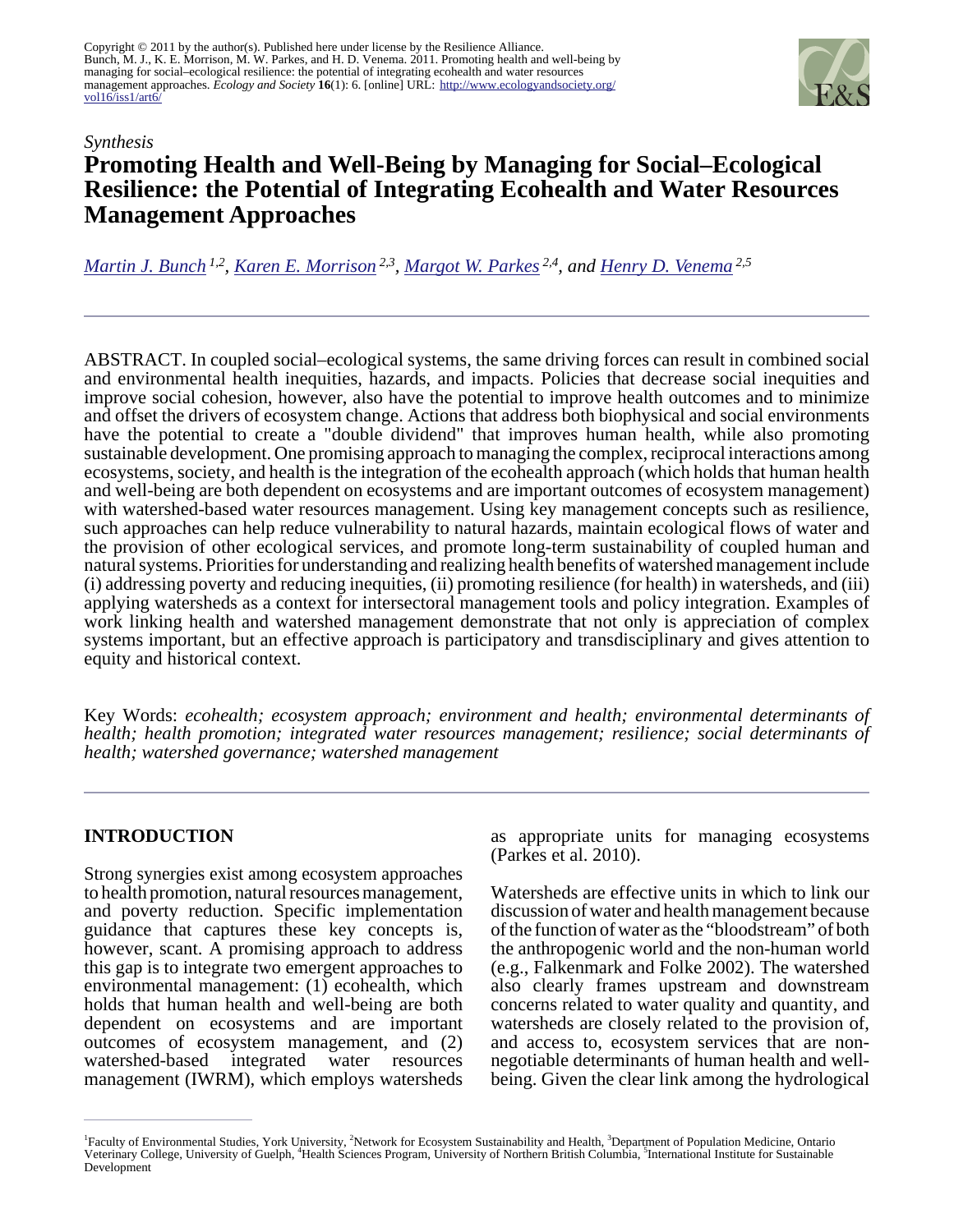cycle (including how it is affected by climate change), land use, and water resources, watersheds defined at a variety of spatial scales can also be considered natural "settings" for human health and well-being.

Over the past century, the dominant scientific approach to environment and health relationships has examined cause-and-effect relationships between "proximal" environmental exposures and their effects on the health of humans. Much progress has been made with this kind of work, but the complex, reciprocal interactions among ecosystems, society, and health demand a more integrated and systemic approach. In coupled social–ecological systems, linked actions that address both biophysical and social environments have the potential to create a "double-dividend" that improves human health by addressing both its socioeconomic and environmental determinants, while also promoting sustainable development (Parkes et al. 2003).

This work draws from research we undertook for<br>the International Institute for Sustainable International Development (IISD) focused on the integration of ecohealth and watershed management approaches with the objective of managing watersheds for the improvement of human health and well-being (Parkes et al. 2008). Our investigation led us to focus on social–ecological resilience in watersheds as a key management concept. In this paper, we present a means of conceptualizing environment and health relationships using ideas from complexity science (including "resilience"), we present watersheds as units for management of such relationships, and we discuss the potential of managing for human health and well-being based on understanding social– ecological resilience in watersheds.

#### **CONCEPTUALIZING RELATIONSHIPS AMONG HEALTH, ECOSYSTEMS, AND SOCIETY**

## **The field of ecohealth**

The turn of the 21st century witnessed a re-emphasis on the environment as context for human health, including proposals for a "socio-ecologic systems perspective" for epidemiology (McMichael 1999) and a convergence of research, policy, and practice seeking to re-link social and ecological understandings of health (Parkes et al. 2003). One result of these investigations is the emerging field of "ecohealth."

Drawing on anthropology, epidemiology, public health science, geography, and systems ecology, ecohealth researchers and practitioners focus on "ecosystem approaches" to health and sustainability (Kay et al. 1999, Forget and Lebel 2001, Waltner-Toews 2001, Lebel 2003, Waltner-Toews 2004, 2009). These initiatives have been supported and complemented by groundwork in the field of "ecosystem health" in the 1990s that sought, in particular, to create an interface among the social, natural, and health sciences (Rapport et al. 1998). Ecohealth has also benefited from its links with the field of "conservation medicine" (Aguirre et al. 2002) and what is sometimes described as "One Health"—linking human and animal health with increased attention to ecosystem context (Zinsstag et al. 2005).

A critical insight from the field of ecohealth is that human health and well-being are important outcomes of effective ecosystem management. This presents researchers, practitioners, and policy makers with the challenges of integrating knowledge from multiple disciplines and demands, and has reinvigorated attention to crossdisciplinary, intersectoral, and multi-stakeholder governance strategies that harness the common ground between public health and sustainable development (Brown et al. 2001, Waltner-Toews 2004, Brown 2007b, Soskolne et al. 2007).

An important feature of the emergence of ecosystem approaches to human health is that they have arisen and been prioritized in a variety of contexts beyond the academy in "developed" countries. For example, capacity building and research funding by Canada's International Development Research Centre's (IDRC) "Ecosystem Approaches to Human Health (Ecohealth)" Program Initiative has funded a growing body of ecohealth research and projects in Africa, Asia, Latin America, and the Middle East (Lebel 2003, De Plaen and Kilelu 2004, Boischio et al. 2009), and has more recently progressed into the development of Communities of Practice in EcoHealth (see: [http://publicwebsite.idrc.ca/EN/Pr](http://publicwebsite.idrc.ca/EN/Programs/Agriculture_and_the_Environment/Ecosystem_Approaches_to_Human_Health/Pages/default.aspx) [ograms/Agriculture\\_and\\_the\\_Environment/](http://publicwebsite.idrc.ca/EN/Programs/Agriculture_and_the_Environment/Ecosystem_Approaches_to_Human_Health/Pages/default.aspx) Ecosystem\_Approaches\_to\_Human\_Health/Pages/ [default.aspx](http://publicwebsite.idrc.ca/EN/Programs/Agriculture_and_the_Environment/Ecosystem_Approaches_to_Human_Health/Pages/default.aspx)).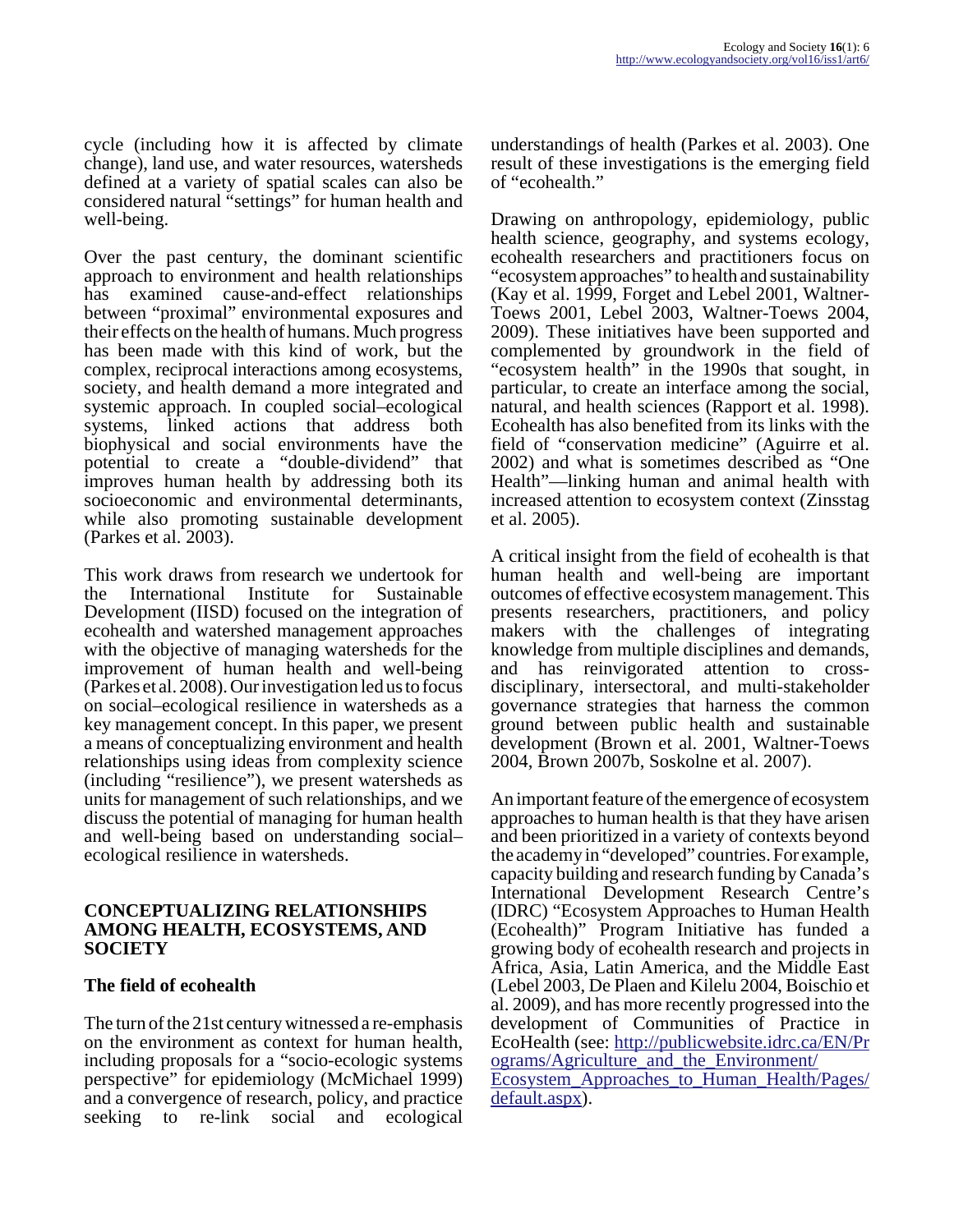## **Resilience and complexity**

In accordance with the ecohealth approach (and other ecosystem approaches), we understand ecosystems and social systems to be complex (as opposed to merely complicated). A very useful expression of this comes from resilience theory and is expressed in a large and growing literature with roots in complexity science and adaptive management. Complex adaptive systems are characterized by processes that act as causal morphogenic feedback loops (Kay et al. 1999). That is, in these systems, a bundle of key relationships operate in a way that leads them to self-organize (and maintain organization) within a limited domain of behavior<sup>[1]</sup>. Such systems are resilient: they maintain structure and functioning despite changes to their internal and external environment. However, these systems may also undergo rapid and surprising change, often running through a cycle in which they repeatedly build structure and then collapse as described in Buzz Holling's famous figure-8 schematic (see Gunderson and Holling 2002). At the release and reorganization stage of this cycle, such systems have a major opportunity for adaptation and innovation (and in the case of human systems, learning).

Understanding phenomena from the perspective of resilience and complexity provides insight into the management of complex adaptive systems, including ecosystems and human societies. For example, we understand that because systems are resilient they may resist external pressure for long periods of time, then undergo sudden and surprising change (Regier and Kay 2002, Sendzimir et al. 2004). We also gain an appreciation that uncertainty related to the complex nature of the phenomena we attempt to manage is irreducible. This requires a change of perspective in management. Instead of attempting to design and implement a "system," we instead encourage the evolution of a complex adaptive system through strategic intervention so that the likelihood of systems evolving toward potential desirable attractors is maximized. Approaches such as adaptive comanagement (e.g., Olsson et al. 2004, Armitage et al. 2007) and the adaptive ecosystem approach (Kay et al. 1999, Bunch 2003) have been informed by the kind of understanding enabled by resilience and complexity theory.

Practical application of resilience and complexity theory to issues that involve both ecosystems and human health has been exemplified by the development of AMESH: An Adaptive Methodology for Ecosystem Sustainability and Health (Waltner-Toews et al. 2004, Waltner-Toews and Kay 2005). There has also been increasing recognition of the potential of "resilience" as an integrating concept that bridges health and sustainability concerns across scales from individuals to communities and ecosystems—with application to contexts as varied as agro-ecosystem health (Waltner-Toews and Wall 1997), resilience in rural communities responding to drought, hailstorms, and bushfire (Hegney et al. 2007), community responses to environmental toxins (Morrison 2008, Morrison et al. 2008), and disaster preparedness and recovery (Masten and Obradovic 2007).

Also, strategies to "reduce vulnerability" and "build resilience" have emerged in a range of fields and sectors with a preventive and proactive orientation. Examples include community development, disaster preparedness, sustainability, and public health (Woodward et al. 1998, Ryff and Singer 2003, Turner et al. 2003, Arnold 2005, Pearce 2005, International Strategy for Disaster Reduction (ISDR) 2007, 2008).

## **WATERSHEDS: A PLACE-BASED APPROACH TO MANAGEMENT**

## **Watersheds as settings for health and wellbeing**

Traditionally, our understanding and management of human health has been organized spatially around human constructs such as municipalities, counties, health authorities, and provinces or states. These boundaries often overlook and override the structure and function of ecosystems and create a disjuncture between the objects of management and biophysical processes—in this case, a disconnect between human health and nature. One response to this challenge is to recognize and prioritize watersheds as appropriate spatial units around which to organize management for both health and natural resources.

Watersheds, also referred to as catchments or river basins, are areas defined by the heights of land that separate river systems. Watersheds are organized hierarchically. For example, a watershed will contain sub-watersheds, and may itself fall within a larger drainage basin. The movement of water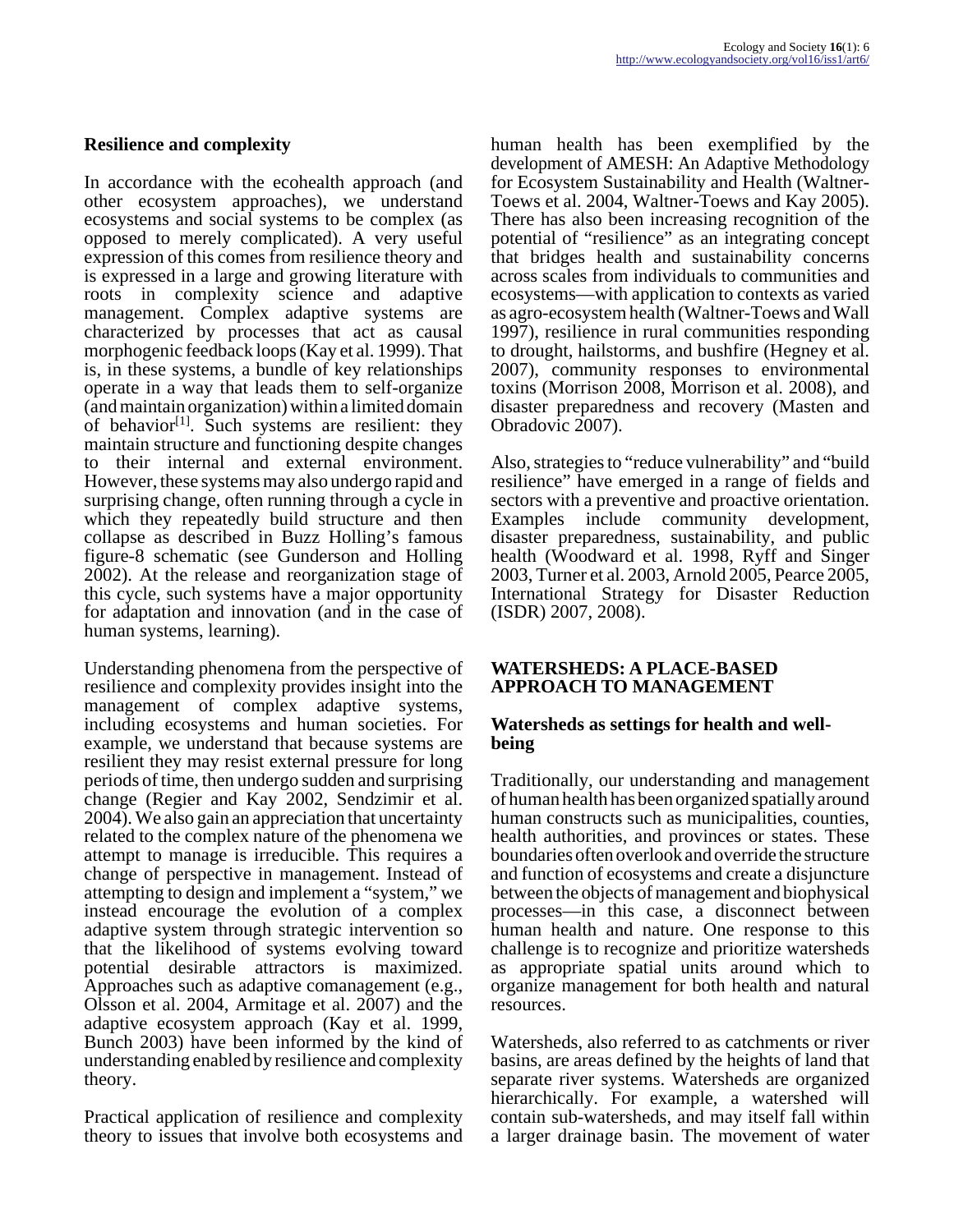through the landscape and the flow of water from the atmosphere to the land and back again drives what Falkenmark (2003) refers to as a hydrological imperative. It drives a series of processes that provide ecological goods and services that are necessary to human health and well-being.

That "health is created and lived by people within the settings of their everyday life; where they learn, work, play and love" was a central tenet of the Ottawa Charter for Health Promotion (WHO 1986), and provided the basis for the settings approach to health promotion (St. Leger 1997). Although healthy settings have an explicit "ecological" and systemic orientation (Green et al. 1996, Poland et al. 2000, Dooris 2005), such approaches often overlook the specific ecosystems within which their healthy cities, schools, workplaces, or hospitals are embedded. Parkes and Horwitz (2009:94) note that "this results in the incongruous situation of initiatives that are place-based and conceptually 'ecological' but blind to the processes, functions and populations of local ecosystems." The disconnect between healthy settings and ecosystems is especially incongruent given the longstanding recognition of ecosystems as a basis for framing and informing health promotion (Cole et al. 1999, Butler 2006).

Parkes and Horwitz (2009) argue that catchmentbased water-resources management provides fertile ground to rethink the settings approach and envision new "settings" for human health and environmental sustainability. Not only does consideration of water orient public health to the systemic relationships underpinning human health and well-being, but it could also help overcome the missed opportunity to focus on the commonalities between health promotion and sustainable development (von Schirnding 2005, Butler 2006, Boischio et al. 2009, Waltner-Toews 2009). Focusing on watersheds as a setting for health and sustainability encourages a view of health–water relationships that goes beyond the traditional focus of water management on drinking water supply, sanitation, and contaminants. Watersheds are also the basis for livelihoods, employment, food and service provision, and culture and identity, and are intimately linked to the "causes of the causes" of health inequities (Marmot 2007).

Drawing on these ideas, we propose that watershed management approaches such as IWRM can provide a useful framework for action that relates

to both environmental issues and the social determinants of health. The Global Water Partnership (2000:22) defines IWRM as "a process which promotes the coordinated development and management of water, land and related resources, in order to maximize the resultant economic and social welfare in an equitable manner without compromising the sustainability of vital ecosystems."

One of the challenges of IWRM lies in the pervasiveness of water as a social, cultural, economic, ecological, technical, and political construct. Water resources management is, among other things: a livelihood issue, a land-use issue, an industrial and agricultural development issue, an aesthetic and spiritual issue, a social equity issue, a climate change issue, an environmental issue, a governance issue, an urban issue, and a human health issue. In part because of this, watershed governance requires collective, often multistakeholder, processes that have considerable overlap with those familiar to health promotion (Parkes and Horwitz 2009). We view watershed governance (which encompasses management) as a social process that should involve adaptive management (Allen 1997, Habron 2003), social learning (Keen et al. 2005, Pahl-Wostl 2006) and often collective decision making (Brown 2007a, c). Such social processes have strong potential to fulfill both ecosystem management and public health objectives.

## **Ecological goods and services provided by watershed ecosystems**

Corvalan et al. (2005:27) note that ecosystem services are:

*...the benefits people obtain from ecosystems. These include provisioning services, such as food and water; regulating services, such as regulation of floods, drought, land degradation, and disease; supporting services, such as soil formation and nutrient cycling; and cultural services, such as recreational, spiritual, religious, and other nonmaterial benefits.*

Applying the concept of "ecological goods and services" in watershed management, we seek to manage catchment areas "as an asset that delivers a bundle of water and ecological goods and services" (Falkenmark 2000:351). An overview of potential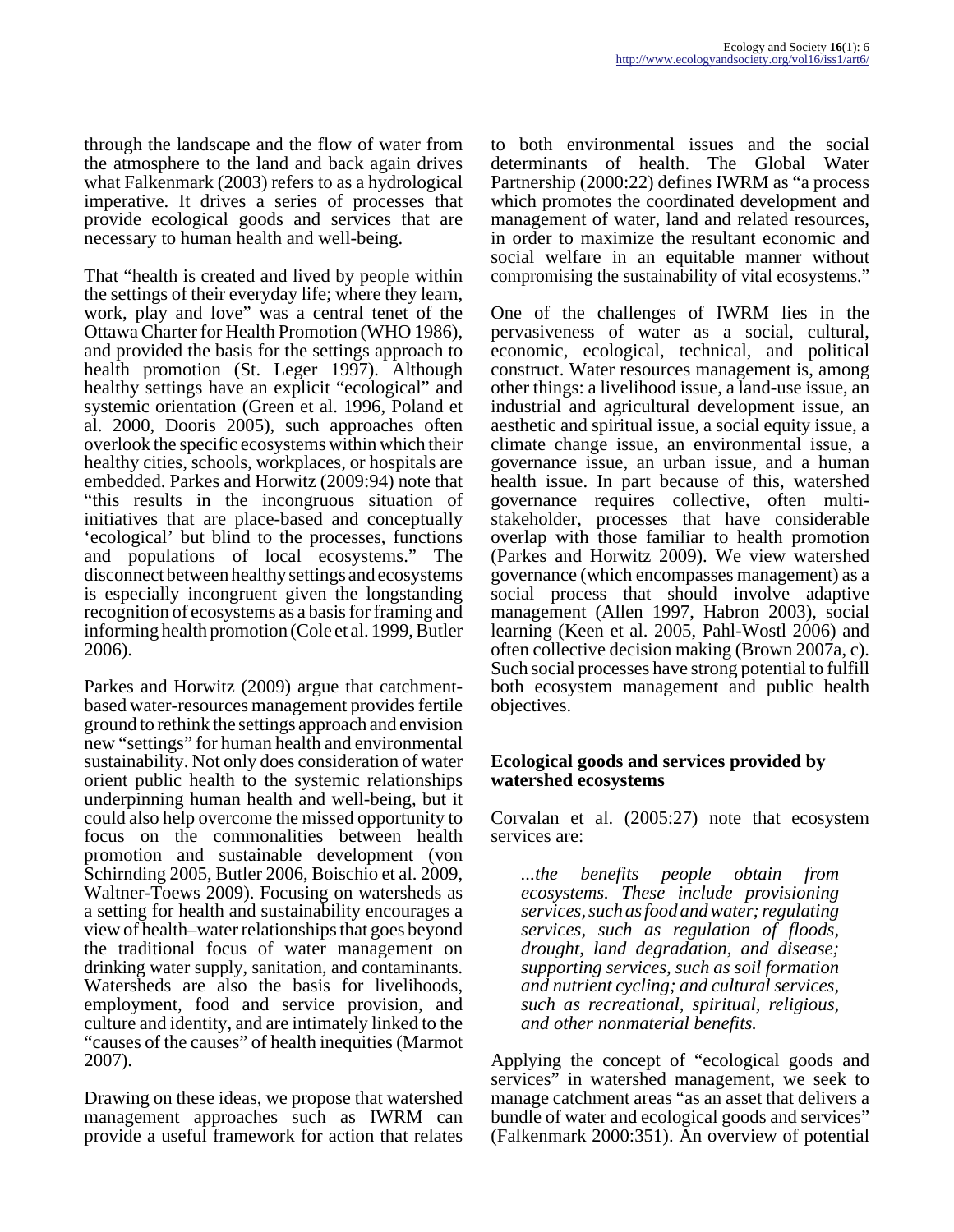ecological goods and services provided by watersheds is elaborated in Table 1.

A demonstration of this concept that links human health and watershed management is provided by Berbés-Blázquez (2010). Berbés-Blázquez collaborated with local actors in the Río Volcán watershed in southern Costa Rica to identify relationships among health/well-being and ecosystem services. She reports that community members linked human health and well-being with provisioning services through food sources and income generation, fresh water, and medicinal plants. Similarly, they identified regulating services as important to environmental health (that maintains provisioning capacities of ecosystems) and for buffering against natural disasters such as flooding. Cultural services were important from the perspective of recreational uses, aesthetic values, and historical sense of place and community. Identification of these relationships now informs an ongoing participatory ecohealth and watershed management program in the Río Volcán watershed.

#### **SOCIAL–ECOLOGICAL RESILIENCE IN WATERSHEDS**

Below, we present several areas where watershed management has particular relevance to human health and well-being. Such a discussion could easily devolve to the conclusion that "everything is connected to everything else" and promote despair about the possibility of managing such situations. However, systems-based approaches such as IWRM and the ecohealth approach are specifically designed for this. Also, the environmental management literature suggests that, in most situations, there will be about five key relationships (the "rule of hand") that if managed effectively can allow for management of the overall system configuration and related social and environmental (and human health) outcomes (Holling 2001, Walker et al. 2006).

#### **Watershed settings for the burden of waterrelated disease**

Recent WHO reports have paid particular attention to the role of water in the environmental burden of disease (Prüss-Üstün et al. 2004, Prüss-Üstün and Corvalan 2005), estimating that 88% of all cases of diarrhea globally were attributable to water,

sanitation, and hygiene (Prüss-Üstün et al. 2004). The WHO (2004) also identified as "water-related" indicators of severity of global morbidity and mortality such as trachoma, schistosomiasis, and intestinal helminthes. Globally, there have also been major water-related epidemics of toxoplasmosis, *Cryptosporidia*, giardiasis, hepatitis, *E. coli*, *Campylobacter*, and *Cyclospora*—many of which have been implicitly attributed to poor watershed management and its links with municipal drinking water supplies and sewage treatment (Bowie et al. 1997, Wu et al. 1999).

Water-related diseases are only one component of an array of direct and indirect health impacts related to water resources that can be improved through sustainable watershed management. For example, in many developing countries, providing access to improved drinking-water sources has the potential to considerably reduce the time spent by women and children in collecting water and to trigger a range of educational and economic benefits that improve the social determinants of health. In similar settings, providing access to improved sanitation and good hygiene behaviors would help break the overall cycle of fecal–oral pathogen contamination of waterbodies, yielding benefits to human health, poverty reduction, well-being, and economic development (Prüss-Üstün and Corvalan 2005).

From the perspective of managing for resilience in watersheds, approaching the burden of disease requires development of an understanding of key persistent relationships between the ecosystem context and such disease, so that they can be managed. David Waltner-Toews (2004) undertook such a process with stakeholders in Kathmandu. He summarized part of a process of building a conceptual model of links between gastrointestinal disease and human and physical contexts that led to greening activities for prevention of diarrhea:

*... we might ask: how do we decrease GI disease? ... By giving people better access to taps and toilets. What does that require? Water. Where does the water come from? Rain catchment tanks and groundwater. Can we alter rainfall? Not in the short run. Can we improve our ability to catch the rain? Yes, through better tanks and through planting of trees, shrubs and gardens to prevent rainwater from draining directly into the river and creating floods. This greening activity, furthermore, may well*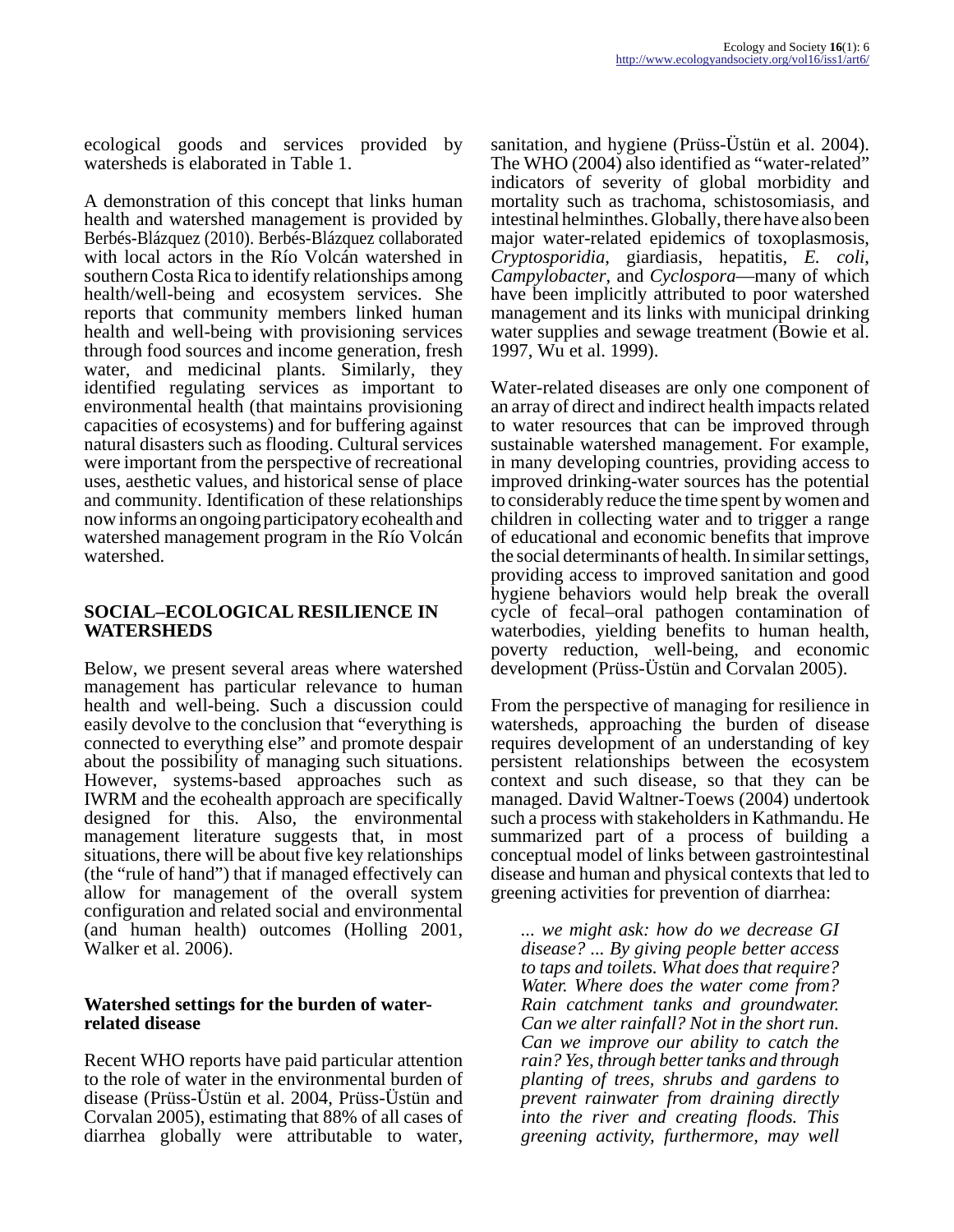**Table 1.** Overview of ecological goods and services provided within watersheds (Parkes et al. (2008) after the matrix presented by Moberg and Folke (1999) for coral reefs).

| Goods                                                                                                                                                                                                                                                                                                                                  |                                                             | <b>Ecological Services</b>                                                                                 |                                                                                                                                                                                                                        |                                                                                                                                                                                                                                                              |                                                                                                                                                                                             |                                                            |                                                                                                                                                                                                                                                                                    |  |  |
|----------------------------------------------------------------------------------------------------------------------------------------------------------------------------------------------------------------------------------------------------------------------------------------------------------------------------------------|-------------------------------------------------------------|------------------------------------------------------------------------------------------------------------|------------------------------------------------------------------------------------------------------------------------------------------------------------------------------------------------------------------------|--------------------------------------------------------------------------------------------------------------------------------------------------------------------------------------------------------------------------------------------------------------|---------------------------------------------------------------------------------------------------------------------------------------------------------------------------------------------|------------------------------------------------------------|------------------------------------------------------------------------------------------------------------------------------------------------------------------------------------------------------------------------------------------------------------------------------------|--|--|
| Renewable<br>Resources                                                                                                                                                                                                                                                                                                                 | Non-<br>renewable<br>Resources                              | Physical<br>Structure<br>Services                                                                          | <b>Biotic</b><br>Services<br>within<br>Ecosystems                                                                                                                                                                      | <b>Biotic</b><br><b>Services</b><br>between<br>Ecosystems                                                                                                                                                                                                    | Biogeochemical Informational Social and<br>Services                                                                                                                                         | Services                                                   | Cultural<br><b>Services</b>                                                                                                                                                                                                                                                        |  |  |
| Agricultural and Ore<br>forestry<br>products<br>Municipal and<br>industrial water<br>and other<br>resources<br>Wildlife<br>Freshwater<br>fishery<br>resources<br>Ecological<br>flows of water<br>Groundwater<br>and rainwater<br>Hydroelectric<br>power<br>Fertile soil<br>Nearshore<br>marine<br>resources<br>Ornamental<br>resources | including<br>aggregate<br>Soil<br>generation<br>Oil and gas | Shoreline /<br>riverbank<br>creation and<br>erosion<br>Land<br>drainage<br>Moderate<br>weather<br>extremes | Maintenance<br>of habitats<br>Maintenance<br>of<br>biodiversity<br>and a genetic<br>library<br>Regulation of Export of<br>ecosystem<br>processes and<br>functions<br><b>Biological</b><br>maintenance<br>of resilience | <b>Biological</b><br>support<br>through links<br>to ecozones<br>and biomes /<br>Maintenance<br>of large-scale<br>habitats<br>organic<br>production to<br>other areas'<br>food webs<br><b>Biological</b><br>control /<br>Regulation of of wastes<br>pathogens | Nutrient<br>cycling<br>Primary<br>production<br>$CO$ , regulation<br>$\sqrt{carbon}$<br>cycling<br>Oxygen<br>production<br>Waste<br>assimilation<br>Detoxification<br>Water<br>purification | Monitoring<br>and pollution<br>record<br>Climate<br>record | Mitigate<br>drought,<br>floods.<br>landslides<br>Support<br>recreation and<br>ecotourism<br>Aesthetic<br>values and<br>artistic<br>inspiration<br>Sustaining the<br>livelihood of<br>communities /<br>urban areas<br>Support of<br>cultural.<br>religious, and<br>spiritual values |  |  |

*help increase future rainfall* (Waltner-Toews 2004:68–69).

This kind of thinking led to the adaptation of an epidemiological/gastrointestinal-focused project into a community-driven riparian restoration and waste-management control project, with multiple potential health promoting spin-offs, including women's leadership, civic pride, increased water access, increased school attendance, and more.

Managing water in watersheds can also address disease beyond those normally considered waterrelated. Hagemeiger et al. (2008), who examined the emergence of avian influenza (H5N1), provide an example. They note that emergence and transmission of the disease depend on interrelated factors such as captivity and domestication of ducks, agricultural practices and land use, and nontraditional husbandry. Public health and veterinary responses to the disease are insufficient, and Hagemeiger et al. (2008) conclude that integrated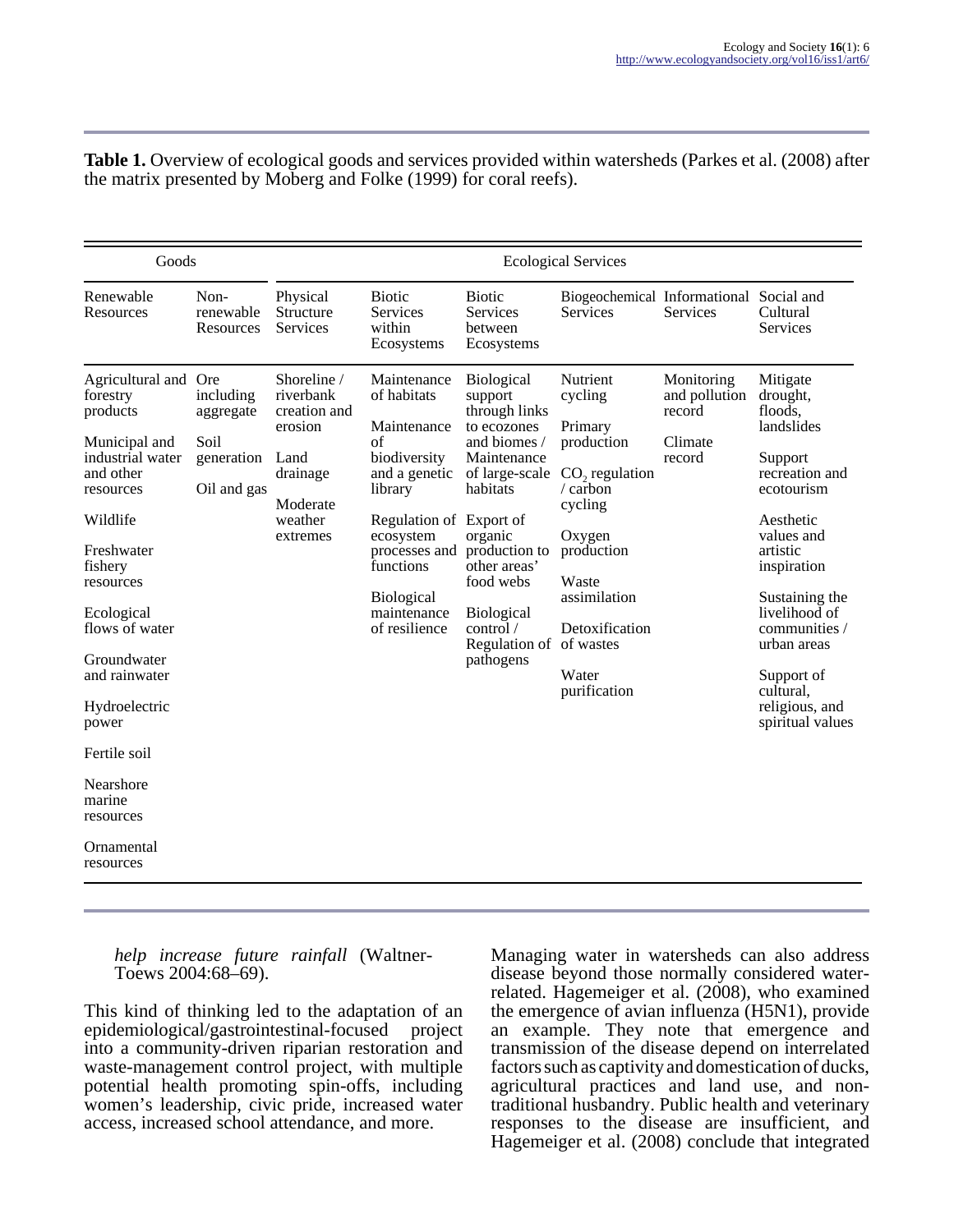health and environmental management expertise is required. Specifically, to reduce risk of disease to livestock and humans, restoring and preventing further loss of wetlands in Asia is important.

From watershed management and ecohealth perspectives, the interventions Hagemeiger et al. (2008) describe would restore ecosystem services that build resilience for both human and environmental health. The historical context is that agricultural practices and environmental change have led to loss of wetlands in Asia, creating vulnerability in this agroecosystem. Restoration of these wetlands provides habitat (among other things) for wild populations of migratory ducks and geese, reducing contact opportunities among wild and domestic populations of fowl, which is a driver of mutation in the virus. Beyond watershed management for a specific disease, this is also an example of the cross-scale interactions (from wetland/watershed scales to those associated with migratory bird populations, regional and national agricultural systems, and poultry markets) for which insight might be generated through the application of complex adaptive systems approaches such as resilience thinking.

## **Disaster prevention, watersheds, and public health**

There has been growing awareness of the importance of healthy ecosystems in disaster reduction, including hazard buffer zone protection from wave and storm action, flood protection, water recharge, water purification, and disease mitigation. The conceptual and practical overlaps extend beyond water management and disaster reduction to include human health. An assessment of health impacts of floods (Ahern et al. 2005) highlights the short- and potential long-term human health impacts of water-related disasters. Ahern et al. (2005) found that most flooding deaths were due to drowning, and that injuries occurred when trying to remove oneself, family, or possessions from affected areas, upon return, and during cleaning up. As well as the expected evidence of oral–fecal, vector-borne, and rodent-borne diseases, mental health issues were important—including post-traumatic stress, depression, anxiety, and suicide, with potentially profound impacts to long-term community health and wellbeing. Mold (with associated respiratory impacts) is another major public health issue in water-related disasters.

There is a current lack of integrated and proactive approaches across the fields of water resources management, health promotion, and disaster preparedness. There is also a persistent bias in each field toward "response" rather than prevention, highlighting the paradox that "success is a nonevent<sup>3</sup> not only for public health (Rose 1985) but also disaster preparedness. Economic arguments to manage watersheds for disaster prevention may be the route to human health in such cases. Johnson et al. (2004), for example, note that the 1993 flood of the Upper Mississippi River caused US\$20 billion in damage. An analysis by Hey and Philippi (1995) indicates that this would not have occurred had not land-use changes undermined the ability of watersheds to provide flood mitigation services. To avoid such disasters, they recommend a comprehensive flood management strategy that involves:

*...returning a small portion of the watershed to its native, vegetated state. We can restore —at least in part—a prairie–forest matrix to intercept and hold the precipitation where it falls. We can increase the waterholding capacity of our soils by replenishing their organic content. We can expand the surface-holding capabilities of wetlands, not to the exclusion of agricultural production but in association with that production. Restored riverine and palustrine wetlands could be distributed strategically throughout the watershed* (Hey and Philippi 1995:5).

They calculate that the restoration of approximately 13 million acres (5,261,000 ha) (or 17.1% of the surface area of wetlands and beaver ponds that has been lost since European colonization) would restore the capability of the basin to buffer against a flood such as the 1993 event. The Upper Mississippi River flood disaster and a growing awareness of the importance of watershed services to flood mitigation stimulated the U.S. Fish and Wildlife Services to establish the Big Muddy National Fish and Wildlife Refuge on the Missouri River, a habitat restoration project that also contributes to flood mitigation through the restoration of natural river floodplains and wetlands. Since 1994, the project has seen the acquisition of 11,000 acres (4,452 ha) of a total planned 60,000 acres (24,281 ha), in addition to almost 12,000 properties acquired by the Federal Emergency Management Agency (now part of the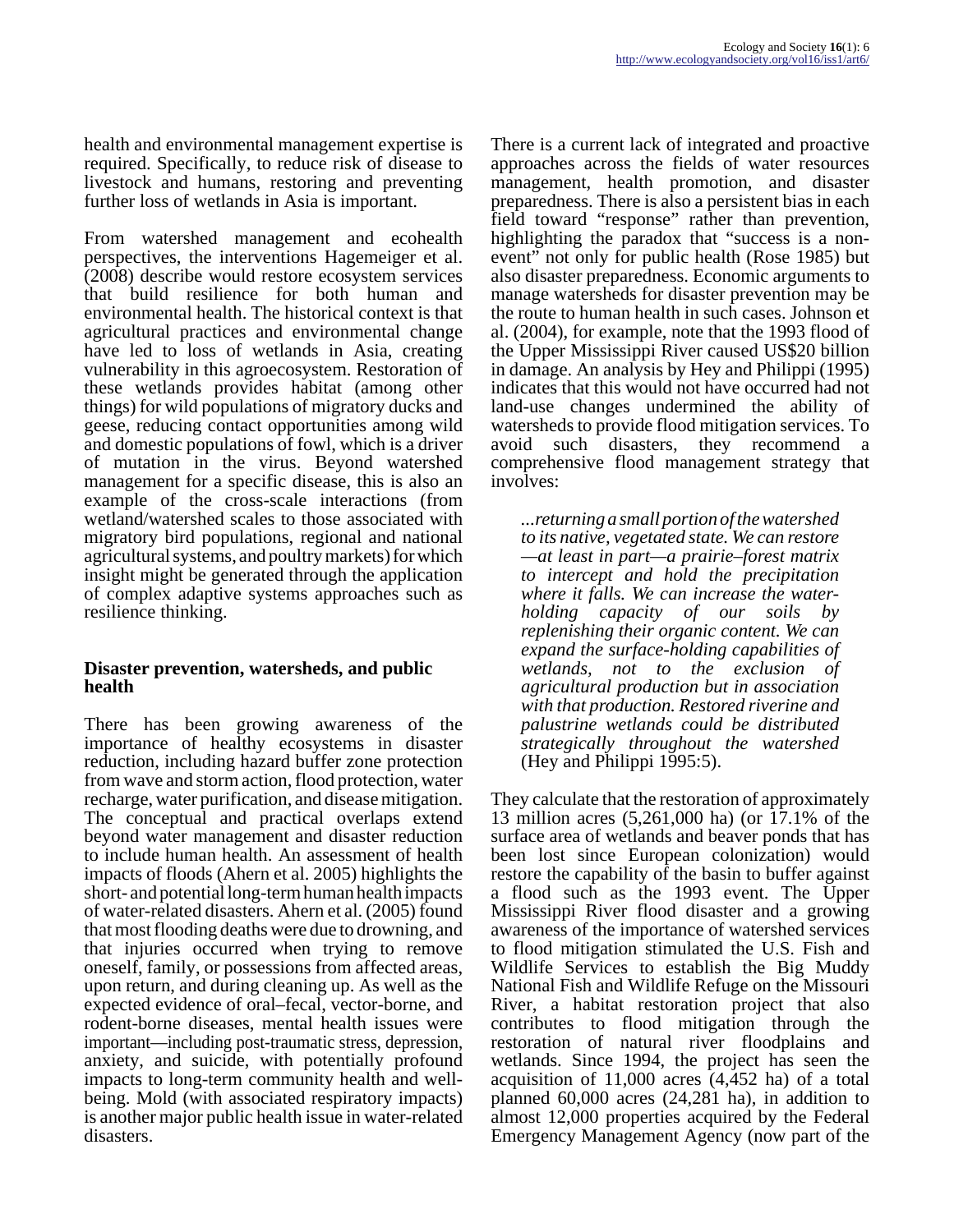U.S. Department of Homeland Security) for hazard mitigation (United States Fish and Wildlife Service 2009). In such cases, watershed management has the potential to not only increase both disaster preparedness but enhance socioeconomic determinants of health—not only by reducing direct physical hazards, but also reducing the indirect hazards such as the dramatic loss of livelihood, income, and economic security borne by flood-impacted riparian communities, and the inequitable distribution of impacts ranging from mental health to direct poverty and food security.

## **Watershed contexts to enhance livelihoods and reduce poverty**

Watershed management can be used as a buffer against poverty through its potential to enhance sustainable livelihoods. The emerging attention to sustainable livelihoods makes a strong case for "inextricable links between poverty reduction and natural resources management" (World Bank 2008) with explicit recognition of the impacts of natural resources management on livelihoods and employment, down to the household level (Ashley 2000, Sendzimir et al. 2004). A livelihoods perspective brings to life the important socioeconomic implications of the ecosystem goods and services of Table 1, especially in agricultural and resource-based economies dependent on sustainable provision of water. Management practices that can have significant impacts on the quality of local watershed ecosystems include fencing of common land to allow for regeneration, construction of check dams and contour trenches, protection of wetlands and riparian buffer zones along waterways, no-till farming, and the promotion of soil and water conservation.

In Madagascar, for example, there is recognition by governmental and non-governmental actors and local stakeholders that protection of biodiversity is linked to livelihoods and human health, e.g., increased poverty can place increased pressure on biodiversity-rich environments, poor health in people can reduce agricultural productivity and, conversely, a healthy, biodiversity-rich ecosystem can contribute positively to human health. This has led to the promotion among some stakeholders of smaller and healthier families in order to achieve the dual goals of biodiversity conservation and rural development (Gaffikin et al. 2007). Gaffikin (2008), for example, reports that coordinated initiatives

involving two different program offices (Health, Population and Nutrition and Environment/Rural Development) that worked to achieve "sustainable and inclusive development" under the USAID/ Madagascar 2003–2008 Integrated Strategic Plan,

*...demonstrate that achieving biodiversity conservation depends upon rural communities having: 1) access to adequate quantities (and quality) of water and 2) balancing population size increases with NR [natural resources] availability, among other factors. It also demonstrates the belief that for FP [family planning] and safe water to contribute to improved health and economic growth, interventions and services must be extended to the rural poor, a number of whom live close to and depend upon NR from biodiversity priority areas* (Gaffikin 2008:85).

Using natural units (forest ecosystems and watersheds) for example, Conservation International's "Healthy Families, Healthy Forests" program in Madagascar has worked with NGOs and communities to train local field agents across a biological corridor to champion a range of public health and environmental issues (Edmond 2008). Beginning with rural health and family planning approaches (leading to dramatic increases in adoption of contraception and vaccination of young children), their work spans into capacity building for sustainable agriculture and conservation efforts. Edmond (2008) reports that between 2005 and 2008 this included working with 11 women's nutritional teams to implement green gardens, replanting trees to restore ecosystems, promoting soil conservation and agroforestry to improve water resources, and construction of 1,950 latrines and 1,860 waste pits in more than 30 communities so as to reduce drinking water contamination and protect the health of local watersheds. All of this work was undertaken in a participatory mode with an eye to the ultimate bottom line of human health and well-being.

The Madagascar example also demonstrates that beyond physical intervention, participatory watershed management approaches (also a characteristic of the ecohealth approach) are important. These seek to empower local communities through, e.g., the creation of watershed councils that represent community stakeholders; programming that works with them to respond to their interests; the provision of leadership training and the creation of structural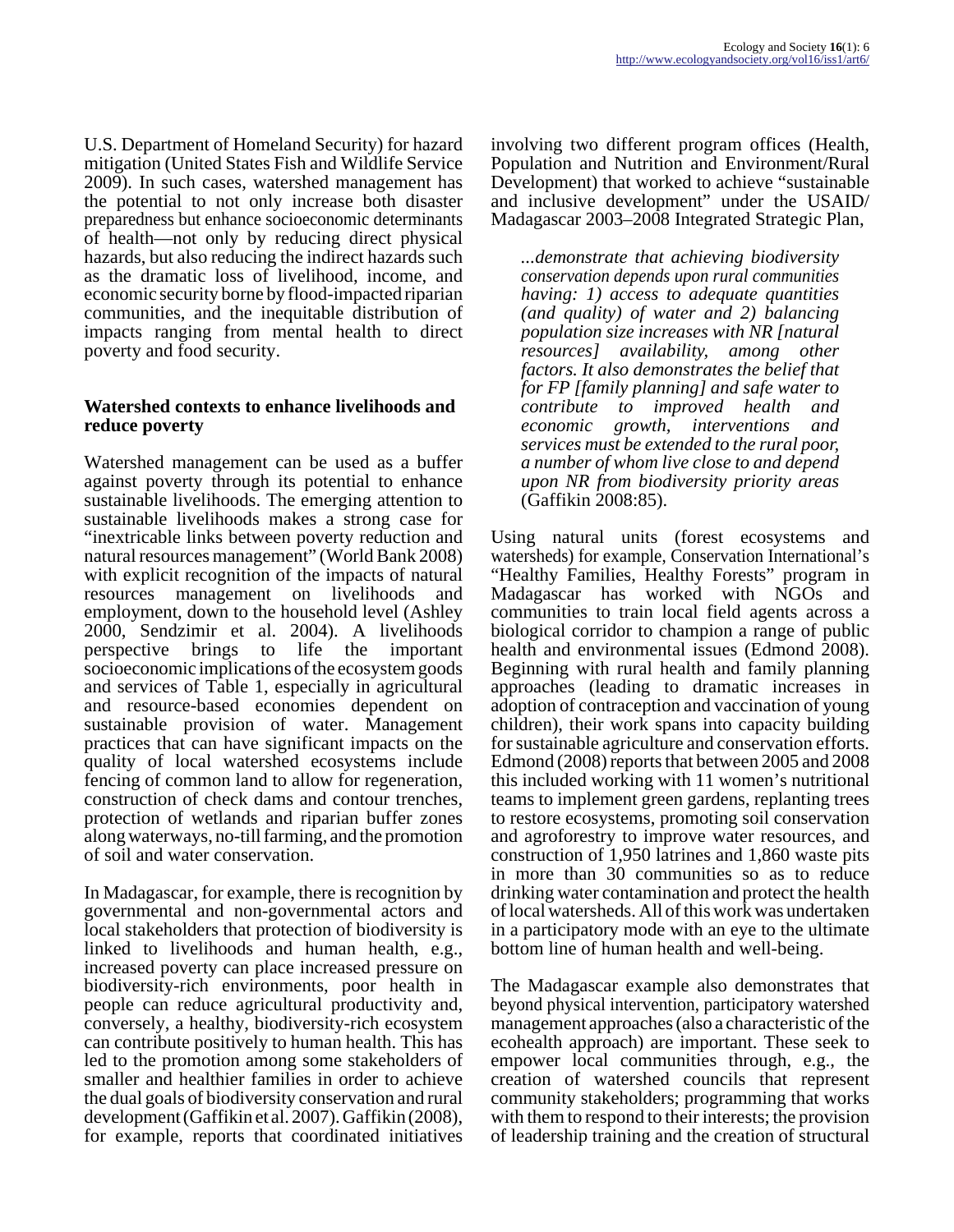and institutional conditions that can lead to early successes (Hinchcliffe et al. 1999, Turton 2000, Liu et al. 2008). This support tends to involve a range of local, regional, and/or national stakeholders, including government agencies, NGOs, and community groups.

Participatory watershed management processes, however, face the challenge of engaging groups that are often systematically excluded from political and social processes within the watershed (Swallow et al. 2006). Thus, good practice in watershed management processes, like health promotion, needs to explicitly address issues of equity, social justice, and differentials in power (Schulz and Northbridge 2004).

## **PRIORITY AREAS FOR UNDERSTANDING THE HEALTH BENEFITS OF WATERSHED MANAGEMENT**

Based on our discussion above, we highlight three priority areas for understanding the human health benefits of watershed management: (i) in relation to overcoming poverty and inequalities, (ii) promoting resilience, and (iii) as a context to apply existing tools of environmental health and health promotion. Each of the priority areas are based on a view of watershed-based management as a "doubledividend" strategy—improving human health by addressing both its environmental and social determinants.

## **(i) Addressing poverty and reducing iInequities**

The most well-established evidence in the social determinants of health literature focuses on inequities as a social hazard that increases morbidity and mortality (Wilkinson and Marmot 2003, Marmot and Wilkinson 2006, Stansfeld 2006). Our proposal is simply that watershed management has the potential to decrease poverty and related drivers of health inequities, and provide an ecosystembased context within which to improve the social determinants of health, or what could even be termed the water-related determinants of health.

Just as studies of human health tend to focus on disease and illness (or a "loss" of health), interrelationships among water resources management, poverty, and the social determinants of health are most dramatically presented through a focus on the

deficits associated with a change or "loss" of access to, or availability of water. The links among water resources, poverty, and inequities are especially notable in the contexts of dams and drought, both exacerbated by climate change.

For example, the World Commission on Dams  $(2000:118)$  states that "the issue of equity—in terms" of pre-existing nutritional and health conditions of the population and the capacity to resist new health problems—is at the root of the adverse health impacts of dams." This also draws attention to inequitable impacts in relation to displacement of people, implications for indigenous peoples, downstream livelihoods, gender, cultural heritage, human health, and equity.

Similarly, in their review of the health consequences of drought in the Canadian Prairies, Smoyer-Tomic and colleagues (2004) make a useful elaboration of the macro and micro factors that cause drought and identify direct and indirect effects on human health ranging from waterborne disease to respiratory effects from fire and dust. Smoyer-Tomic et al. (2004) also highlight the important, but largely overlooked, impacts of drought on mental health in rural and agricultural communities.

The examples of dams and drought exemplify the range of "downstream" implications for the determinants of health when access to or availability of water is compromised. Yet an alternative view is possible by shifting attention from preventing deficits to promoting assets. Prioritizing sustainable watershed management as a strategic asset to improve the determinants of human health, strengthens the case for maintenance (or restoration) of ecosystem integrity, as well as fostering sustainable livelihoods, equity, and social engagement. $[2]$  In this light, integrating ecohealth and watershed management can be seen as a strategy to promote both human health and ecosystem resilience in coupled human and natural systems.

## **(ii) Promoting resilience (for health) in watersheds**

Although the convergence between promoting human health and ecosystem resilience has been suggested in other literature (for example, Waltner-Toews and Wall 1997, Rapport et al. 1998, Hegney et al. 2007), the idea has often lacked a "place" or setting for practical application and implementation.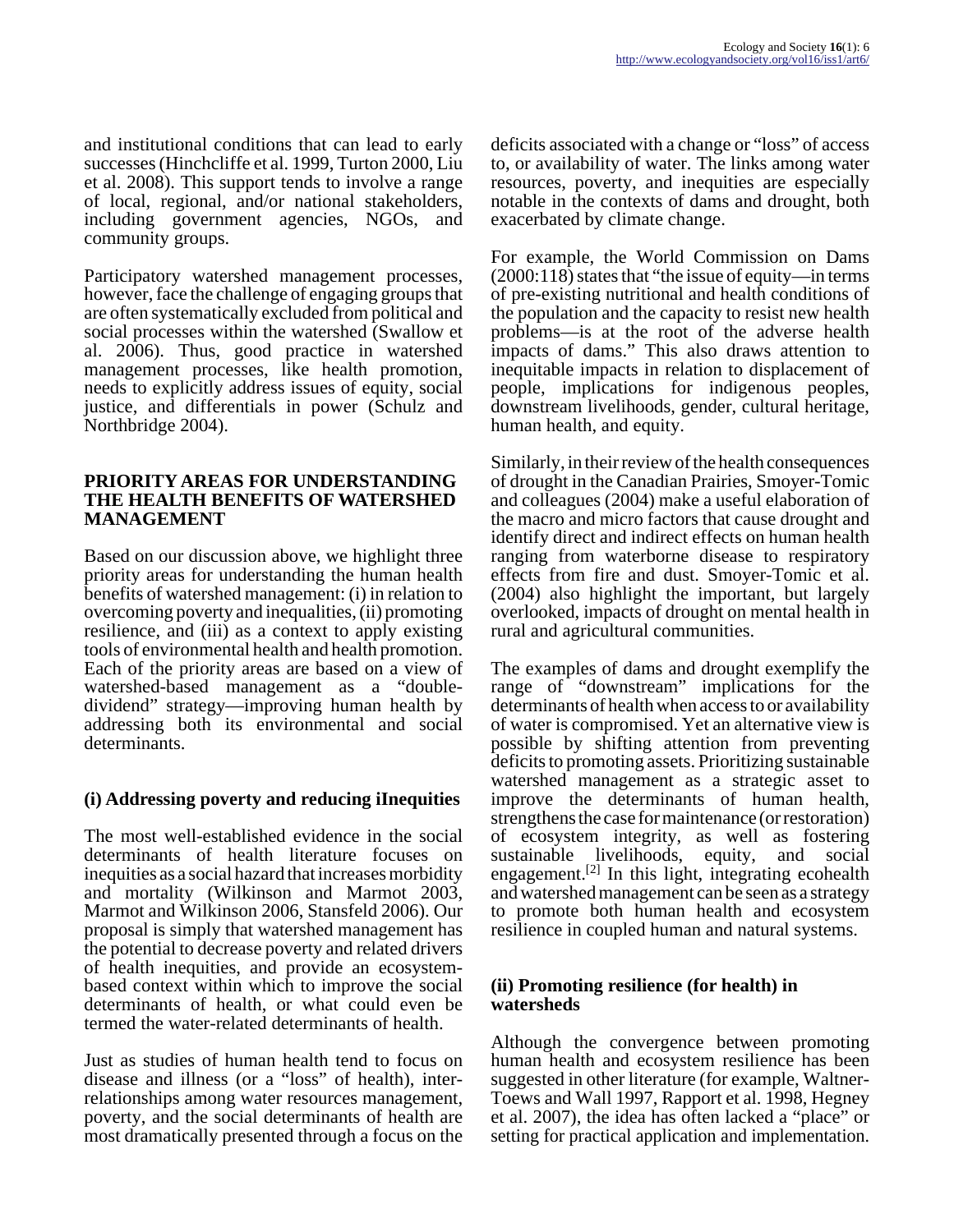We identify watersheds as an ecosystem-based and socially relevant context within which to consider the conceptual and operational links between resilience and human health.

The idea of promoting resilience to improve human health and well-being implies that in the coupling of human and natural systems there are relationships that are important to maintaining current system configurations and domains of behavior. Ecosystem approaches such as ecohealth and IWRM, in their application, need to discover these relationships and manage them, e.g., to undermine those relationships that lead to undesirable human health outcomes and to build or promote those that will be selfmaintaining for desirable outcomes. Each situation will be essentially unique and will require a process of exploration and discovery. However, there will also be basic principles and certain lessons that can be shared across situations.

For example, in proposing that "enduring capacity to respond positively to change and challenges" (a characteristic of resilience) can become a common goal for promoting human health and ecosystem resilience in watersheds, Parkes and Horwitz (2009:100) echo indigenous and place-based understandings of the relationship among health, ecosystems, and communities that have developed over millennia. Inclusion of such knowledge through participation of relevant stakeholders also builds social capital and shared ownership of the process. This can lead to enduring capacity and relationships that underpin resilience in coupled social–ecological systems.

There are many other themes that may be relevant to watershed management for human health and well-being in different contexts—some less and some more commonly applicable. For example, the themes of this paper suggest that multi-stakeholder watershed management provides particularly relevant governance and ecosystem-based contexts in which to apply this kind of thinking, not least to highlight opportunities for convergence and synergies among public health, sustainability governance, and environmental management (Brown 2007b).

## **(iii) Watersheds as a context for intersectoral management tools and policy integration**

Another priority is the opportunity of integrated watershed management as a context to enable intersectoral policies and apply management tools that can have multiple benefits: for public health, ecosystem sustainability, development, and governance. As an ecosystem context for intersectoral policy integration, watersheds could be the setting to implement a range of innovative and integrative management approaches:

- the converging fields of impact assessment, including environmental impact assessment (EIA) , environmental health impact assessment (EHIA), and health impact assessment (HIA) (Banken 1999, Hegney et al. 2007, Wernham 2007) including explicit consideration of watersheds as the context for land-use planning decisions and their human health implications (Dannenberg et al. 2003, Malizia 2006, Bhatia 2007);
- integrated approaches to security, including water, environmental, food, and human security (Falkenmark and Folke 2002, O'Brien 2006), especially in the context of climate change (Catford 2008, Jones et al. 2008); and
- promoting human health and reducing inequities through attention to environmental (in)justice and inequities (Lee 2002 , Gee and Grimpayne-Sturgesalt 2004, Howze et al. 2004, Parizeau 2006, Cifuentes and Frumkin 2007).

## **CONCLUSIONS**

We conclude by identifying some challenges, gaps, and opportunities for integrating the ecohealth approach with watershed management approaches such as IWRM to promote health and well-being (Table 2). Despite the value that we see in explicitly addressing concerns about human health and wellbeing on a watershed basis, it is apparent that a myriad of challenges exist. These include the challenges of jurisdiction, of integrating academic disciplines, professional fields, and multiple worldviews, of spatial–temporal scale and the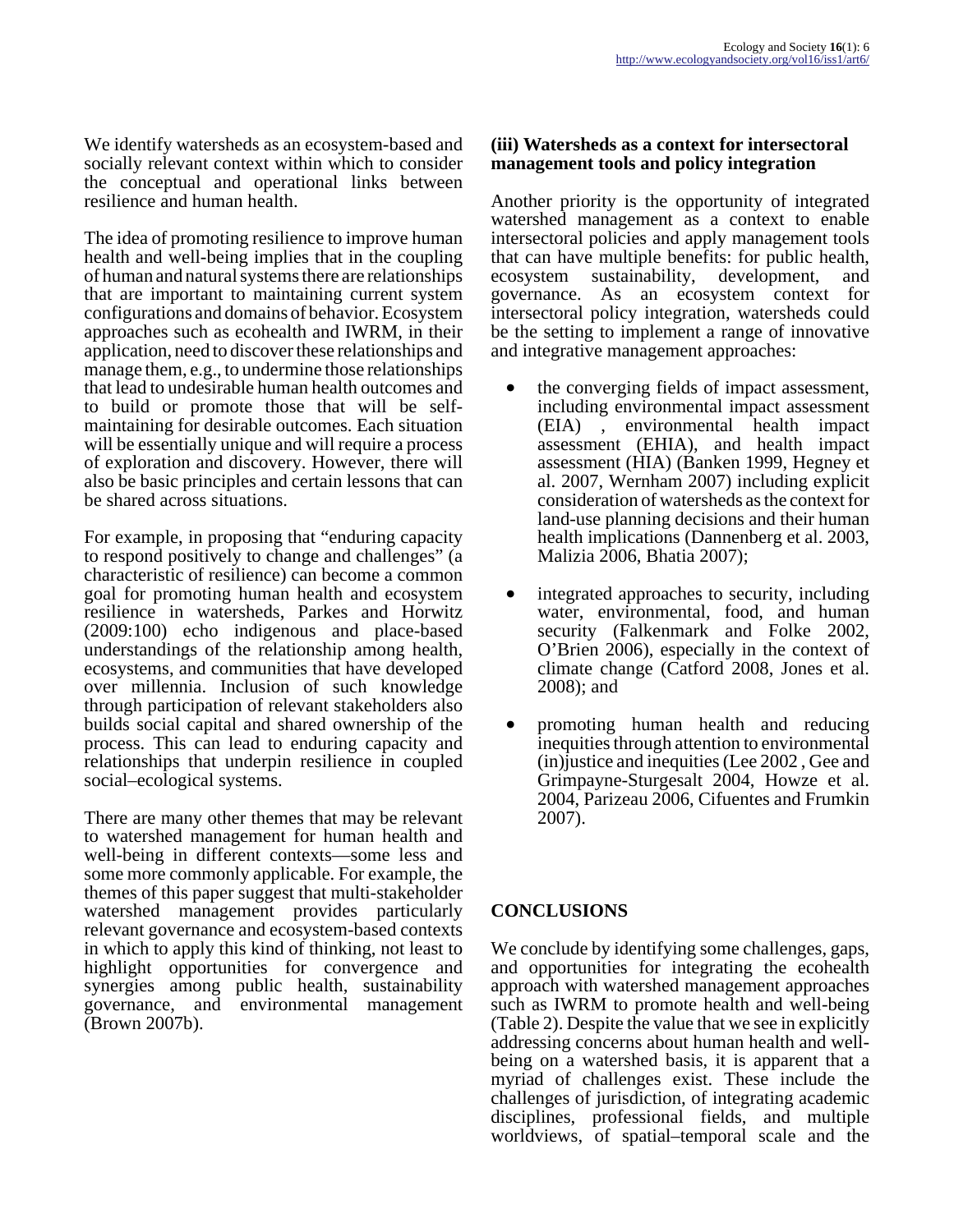|                       |  | Table 2. Key challenges and opportunities associated with the integration of watersheds and ecohealth |  |  |  |  |
|-----------------------|--|-------------------------------------------------------------------------------------------------------|--|--|--|--|
| (Parkes et al. 2008). |  |                                                                                                       |  |  |  |  |

|                                                                                  | Research                                                                                                                                                              | Policy                                                                                                                                                                           | Outreach                                                                                                                                                                                                          |
|----------------------------------------------------------------------------------|-----------------------------------------------------------------------------------------------------------------------------------------------------------------------|----------------------------------------------------------------------------------------------------------------------------------------------------------------------------------|-------------------------------------------------------------------------------------------------------------------------------------------------------------------------------------------------------------------|
| Spatial-Temporal<br>Scale                                                        | Watersheds offer a meso-<br>scale unit of analysis that<br>reflects ecosystem<br>processes                                                                            | Watersheds as a new meso-scale<br>setting for action to improve<br>social and environmental health<br>determinants                                                               | Watersheds as a scale that<br>communities can relate to and that<br>enable a re-integration of social-<br>ecological issues                                                                                       |
| The Paradox of<br>Promoting Health                                               | "Attribution" of specific<br>health improvements to<br>watershed changes is<br>challenging                                                                            | Success in health promotion can<br>be considered a non-event and is<br>harder to measure than disease<br>prevention                                                              | Public may also struggle to identify /<br>recognize health gains as a result of<br>watershed actions                                                                                                              |
| <b>Ecological Goods</b><br>and Services<br>(EGAS) on a<br><b>Watershed Basis</b> | Potential to link the<br>research agendas relating<br>to EGAS, livelihoods, and<br>social determinants of<br>health                                                   | Valuing ecological goods and<br>services within a watershed<br>context may help drive more<br>integrated cross-sectoral<br>approaches                                            | EGAS may be assisted with<br>communication about health impacts<br>of watersheds                                                                                                                                  |
| Poverty and<br>Watersheds                                                        | Linking research agendas<br>across health, ecosystems<br>and society (especially in<br>relation to reducing<br>inequities)                                            | Potential to link services and<br>policies across health,<br>sustainability, and disaster<br>reduction objectives.                                                               | Initiatives to sustain ecosystems,<br>livelihoods, and reduce quality could<br>have profound health benefits                                                                                                      |
| Governance<br>Challenges                                                         | Evaluating the role of<br>watersheds as a place-<br>based context in which to<br>govern for both health and<br>sustainability                                         | Call for Health in all policies,<br>pose new opportunities to link<br><b>IWRM</b> and public health                                                                              | Communities could benefit from<br>increased integration of services to<br>achieve multiple objectives                                                                                                             |
| "New Generation"<br><b>Policy Instruments</b>                                    | A focus on watersheds as a Policy leadership will be<br>setting to link and<br>integrate tools, including<br>impact assessments,<br>indicators, risk,<br>surveillance | necessary to encourage proactive<br>instruments and integration<br>between approaches at the<br>watershed scale.                                                                 | Demand for accessible and<br>community-relevant policy<br>instruments may drive policy<br>innovation and integration at the<br>watershed scale.                                                                   |
| <b>Building Capacity</b><br>For a Paradigm<br>Shift                              | Conceptualizing and<br>managing complex<br>adaptive social-ecological<br>systems for human health.                                                                    | Policy may need to drive and<br>demand new approaches to<br>training and knowledge<br>translation. Mechanisms for<br>crossing jurisdictional barriers<br>need to be implemented. | Watershed-based ecohealth case<br>studies can support extension of the<br>approach to governmental actors and<br>other stakeholders. Communities of<br>practice and funded training in<br>ecohealth are required. |

relationship between systems defined at different scales, and of the complexity of the issues pertaining to each aspect of these social–ecological systems (including climate and atmospheric processes, land uses, ecological processes, social networks, livelihoods, and lifestyles). Traditional (mechanistic) management and governance structures and (reductionist) science fall short with respect to such issues: attempts to apply command-and-control approaches to manage decentralized processes, undertake rational planning in situations of high levels of uncertainty, and requirements to identify (up front) and account for impacts of projects in the face of multiple interacting relationships and evolving situations are at best problematic (Bavington 2002, Berkes 2003, Chapman 2004, Innes and Booher 2010).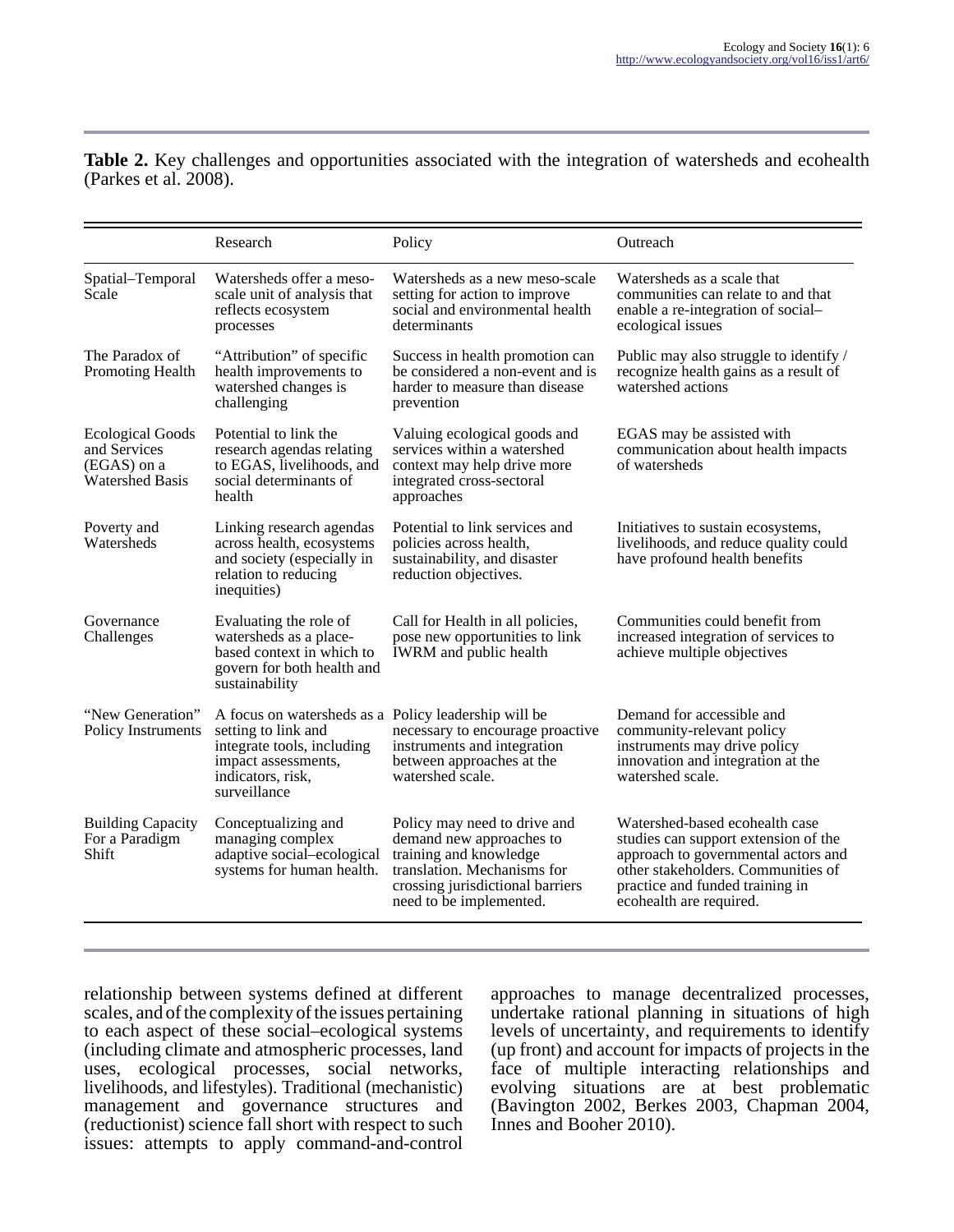Approaches to governance and management that are more appropriate to such complex situations must be explored. For example, Lebel et al. (2006) have demonstrated that governance for resilience in regional social–ecological systems is effective if: it is participatory (building trust, shared understanding, and promoting engagement by stakeholders); involves polycentric and multilayered institutions (that allow adaptive responses at appropriate scales); and in which accountable authorities focus attention on equity and adaptive capacity of vulnerable groups and society. This kind of approach matches well with the three pillars of the ecohealth approach as expressed by IDRC: participation, transdisciplinarity, and equity (Lebel 2003). Another useful approach to guide governance of watersheds for human health and well-being is one oriented to social learning. Social learning focuses on the development of shared meanings, new institutions, and capacity at the level of the social entity as a result of participation and collaboration, and learning generated by feedback between project outcomes and the problem context (Pahl-Wostl et al. 2007, Steyaert and Jiggins 2007). Supplemental to work such as this, Parkes et al. (2010) present another useful model—a watershed governance "prism" that portrays six axes among ecosystems, watersheds, social systems, and health/ well-being, and four perspectives on watershed governance. This can ground discussion and collaboration around the multiple and converging benefits of watershed and ecohealth approaches.

Such work, that addresses governance in complex social–ecological systems, demonstrates potential avenues to management of watersheds for human health and well-being. Moreover, the examples we present in this paper draw out some specific aspects of how such initiatives can be implemented: the participatory, collaborative, and empowering nature of the work with stakeholders in Costa Rica and Madagascar, thinking across disciplines and scales such as is evident when linking wetland conservation and avian influenza in Asia and gastrointestinal disease and watersheds in Katmandu, attention to historical context in ecosystem functions in the Upper Mississippi River and, in all the examples, attention to understanding the relationships among watershed processes, ecological goods and services, and human health and well-being. Despite the obstacles, we view that the opportunity and potential outweigh the challenges, with integrated watershed management and ecohealth providing a vehicle to address

converging human health, social, and environmental objectives.

[1] Informally, "domain of behavior" describes the extent and range of important system variables that characterize a dynamically stable system configuration known in complexity science as an attractor. Outside of that range a system may "flip" —variously described in complexity science as a bifurcation, phase transition, or catastrophe threshold—and reorganize around an alternative attractor (see Regier and Kay 2002 for examples).

[2] "Ecosystem integrity" describes an emergent property of ecosystems arising from interrelationships and processes that provide the capability to maintain an ecosystem's current operating point and/or to evolve to other (near) optimal states (system configurations) (Kay 1991, Müller et al. 2000). In using the concept, however, the emphasis is usually on the presence and functioning of ecosystem components that lead to "integrity." For example, the Panel on the Ecological Integrity of Canada's National Parks (Parks Canada Agency 2000) states that "ecosystems have integrity when they have their native components (plants, animals and other organisms) and processes (such as growth and reproduction) intact."

*Responses to this article can be read online at: <http://www.ecologyandsociety.org/vol16/iss1/art6/responses/>*

## **Acknowledgments:**

*The authors wish to acknowledge the contributions of anonymous reviewers to this paper and thank Lynne Gaffikin and Marta Berbés-Blázquez for their contribution and correspondence with respect to their case studies upon which we report. This project was undertaken with funding support from the International Institute for Sustainable Development (IISD). Such support does not indicate endorsement by IISD of the contents of this material.*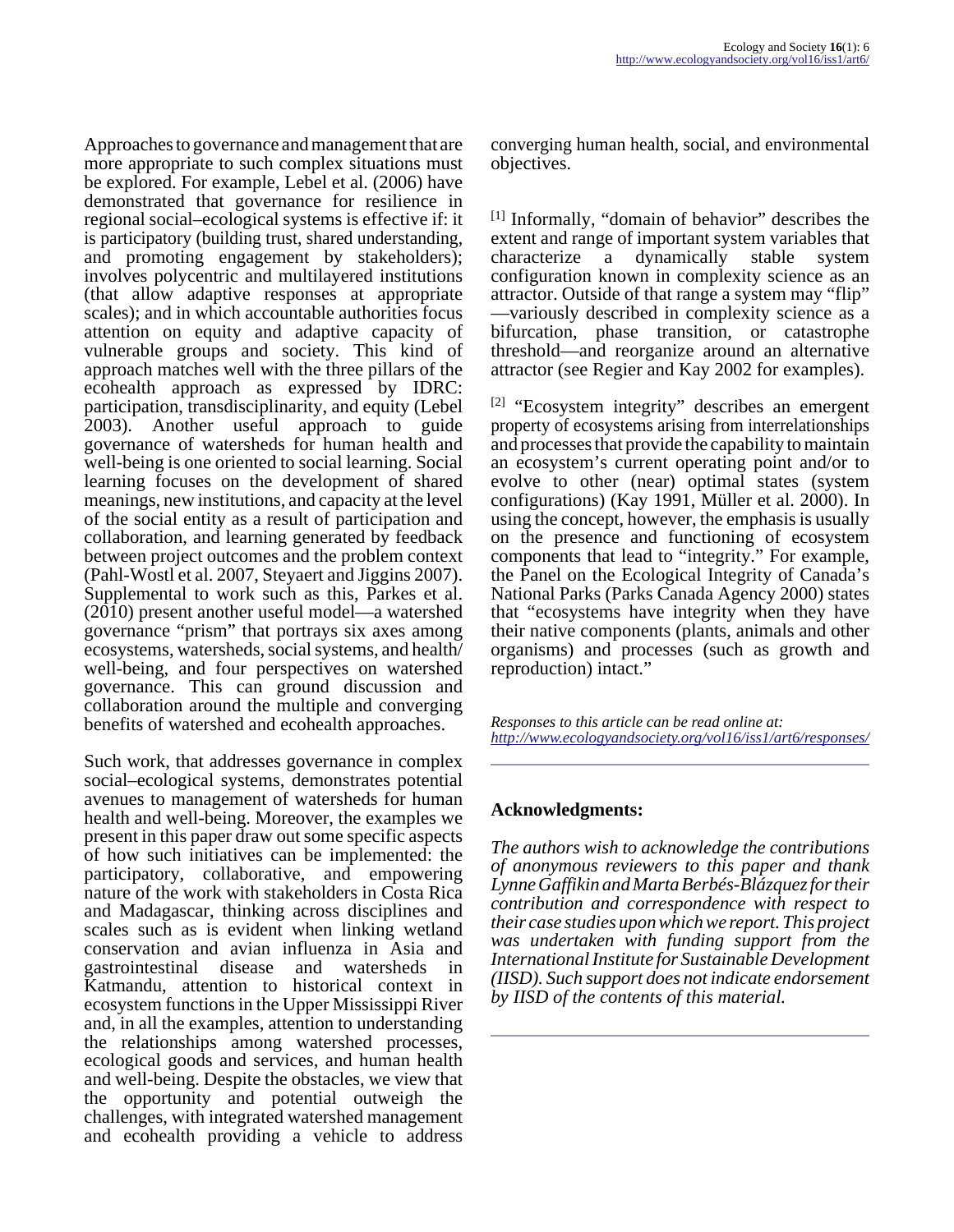## **LITERATURE CITED**

Aguirre, A. A., R. S. Ostfeld, G. M. Tabor, C. House, and M. C. Pearl. 2002. *Conservation medicine: ecological health in practice.* Oxford University Press, New York, New York, USA.

Ahern, M., R. Kovats, P. Wilkinson, R. Few, and F. Matthies. 2005. Global health impacts of floods: epidemiologic evidence. *Epidemiologic Reviews* 27:36–46.

Allen, W. J. 1997. Towards improving the role of evaluation within natural resource management r&d programs: the case for learning by doing. *Canadian Journal of Development Studies* XVIII:629–643.

Armitage, D., F. Berkes, and N. Doubleday. 2007. *Adaptive comanagement: collaboration, learning, and multi-level governance.* University of British Columbia Press, Vancouver, British Columbia, Canada.

Arnold, J. 2005. Risk and risk assessment in health emergency management. *Prehospital Disaster Medicine* 20(3):143–54.

Ashley, C. 2000. *Applying livelihood approaches to natural resource management initiatives: experiences in Namibia and Kenya.* Overseas Development Institute, London, UK.

Banken, R. 1999. From concept to practice: including the social determinants of health in environmental assessments *Canadian Journal of Public Health/Revue Canadienne de Santé Publique* 90:S27–30.

Bavington, D. 2002. Managerial ecology and its discontents: exploring the complexity of control, careful use and coping in resource and environmental management. *Environments* 30:3– 21.

Berbés-Blázquez, M. 2010. A participatory assessment of ecosystem services and human wellbeing in rural Costa Rica using photo-voice *Environmental Management*:(Submitted).

Berkes, F. 2003. Alternatives to conventional management: lessons from small-scale fisheries *Environments* 31:5–19.

Bhatia, R. 2007. Protecting health using an environmental impact assessment: a case study of San Francisco land use decision making. *American Journal of Public Health* 97:406–413.

Boischio, A., A. Sánchez, Z. Orosz, and D. Charron. 2009. Health and sustainable development: challenges and opportunities of ecosystem approaches in the prevention and control of dengue and chagas disease. *Cadernos de Saude Publica Sup* 1:S149–S154.

Bowie, W. R., A. S. King, D. H. Werker, J. L. Isaac-Renton, A. Bell, S. B. Eng, and S. A. Marion. 1997. Outbreak of toxoplasmosis associated with municipal drinking water. *The Lancet* 350: 173– 177.

Brown, V. A. 2007a. Collective decision-making bridging public health, sustainabilty governance and environmental management. Pages 139–153 *in* C. Soskolne, L. Westra, L. J. Kotzé, B. Mackey, W. E. Rees, and R. Westra, editors. *Sustaining life on earth: environmental and human health through global governance.* Lexington Books, Plymouth, UK.

Brown, V. A. 2007b. Collective thinking for a connected world: combining knowledges towards whole-of-community change. Pages 30–39 *in* Organizing Committee for the Asia-Pacific Ecohealth Conference. *Ecology and health: people and places in a changing world.* Asia-Pacific Ecohealth Conference, 30 November–3 December 2007, Melbourne, Australia.

Brown, V. A. 2007c. *Leonardo's vision: a guide to collective thinking and action.* Sense Publishers, Rotterdam, The Netherlands.

Brown, V. A., R. Nicholson, P. Stephenson, K.-J. Bennet, and J. Smith. 2001. *Grass-roots and common ground. Guidelines for community-based environmental health action: a discussion paper.* Regional Integrated Monitoring Centre, University of Western Sydney, Western Sydney, Australia.

Bunch, M. J. 2003. Soft systems methodology and the ecosystem approach: a system study of the Cooum River and environs in Chennai, India. *Environmental Management* 31:182–197.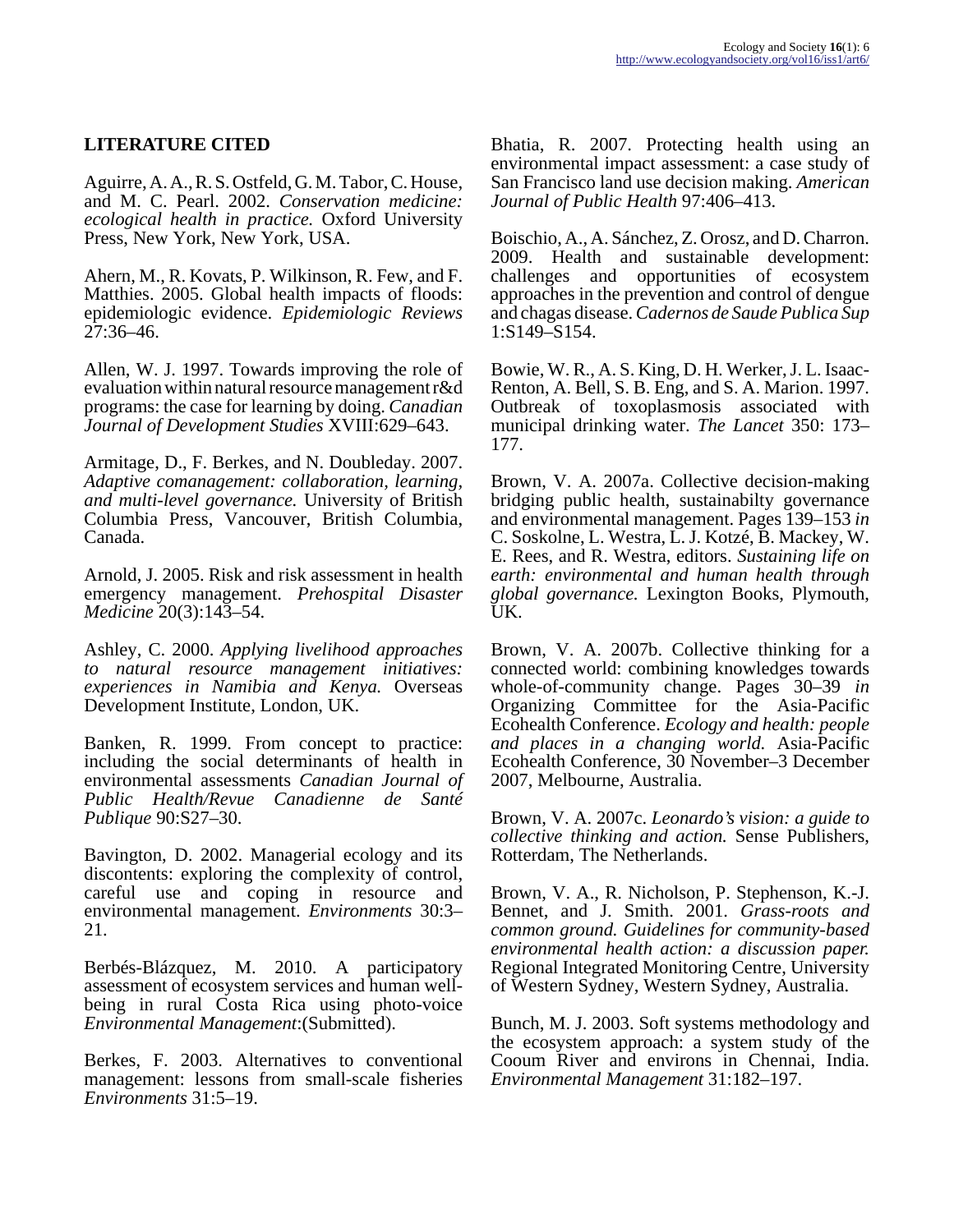Butler, C. 2006. Ecosystems and health promotion. *PLoS Medicine* 3:1692–1695.

Catford, J. 2008. Food security, climate change and heath promotion: opening up the streams not just helping out down stream. *Health Promotion International* 23:105–108.

Chapman, J. 2004. *System failure: why governments must learn to think differently.* Demos, London, UK.

Cifuentes, E., and H. Frumkin. 2007. Environmental injustice: case studies from the south. *Environmental Research Letters* 2:045034.

Cole, D. C., J. Eyles, B. L. Gibson, and N. Ross. 1999. Links between humans and ecosystems: the implications of framing for health promotion strategies. *Health Promotion International* 14:65– 72.

Corvalan, C., S. Hales, and A. McMichael. 2005. *Ecosystems and human well-being: health synthesis.* World Health Organization, Geneva, Switzerland.

Dannenberg, A., R. Jackson, H. Frumkin, and R. Schieber. 2003. The impact of community design and land-use choices on public health: a scientific research agenda. *American Journal of Public Health* 93:1500–1508.

De Plaen, R., and C. Kilelu. 2004. From multiple voices to a common language: ecosystem approaches to human health as an emerging paradigm. *EcoHealth* 1:SU8–SU15.

Dooris, M. 2005. Healthy settings: challenges to generating evidence of effectiveness. *Health Promotion International* 21:55–65.

Edmond, J. 2008. Conservation international's population, health and environment program. *Basins and Coasts* 2:11–17.

Falkenmark, M. 2000. How to bring ecological services into integrated water resources management. *AMBIO: A Journal of the Human Environment* 29:351–352.

Falkenmark, M. 2003. *Water management and ecosystems: living with change, background paper no. 9.* Global Water Partnership Technical Advisory Committee, Stockholm, Sweden.

Falkenmark, M., and C. Folke. 2002. The ethics of socio-ecohydrological catchment management: towards hydrosolodarity. *Hydrology and Earth System Sciences* 6:1–9.

Forget, G., and J. Lebel. 2001. An ecosystem approach to human health. *International Journal of Occupational and Environmental Health* 7:S1–S36.

Gaffikin, L. 2008. *Scaling up population and environment approaches in Madagascar: a case study.* World Wildlife Fund and Evaluation and Research Technologies for Health (EARTH) Inc., Washington, D.C., USA.

Gaffikin, L., J. Ashley, and P. D. Blumenthal. 2007. Poverty reduction and millennium development goals: recognizing population, health, and environment linkages in rural Madagascar. *Medscape General Medicine (MedGenMed)* 9 (4):17. [online] URL: [http://www.ncbi.nlm.nih.gov/](http://www.ncbi.nlm.nih.gov/pmc/articles/PMC2234285/) [pmc/articles/PMC2234285/.](http://www.ncbi.nlm.nih.gov/pmc/articles/PMC2234285/)

Gee, G. C., and D. C. Grimpayne-Sturgesalt. 2004. Environmental health disparities: a framework integrating psychosocial and environmental concepts. *Environmental Health Perspectives* 112:1645–1653.

Global Water Partnership. 2000. *Integrated water resources management.* 4, Global Water Partnership, Stockholm, Sweden.

Green, L. W., L. Richard, and L. Potvin. 1996. Ecological foundations of health promotion. *American Journal of Health Promotion* 10:270– 281.

Gunderson, L., and C. S. Holling, editors. 2002. *Panarchy: understanding transformations in human and natural systems.* Island Press, Washington, D.C., USA.

Habron, G. 2003. Role of adaptive management for watershed councils. *Environmental Management* 31:29–41.

Hagemeijer, W., V. Martin, W. Karesh, and S. Newman. 2008. Managing wetlands for people and nature to minimize the risks of disease—an example of avian influenza. Pages 91–99 *in* M. Ounsted and J. Madgwick, editors. *Healthy wetlands, healthy people: report of the Shaoxing City symposium.* Wetlands International, Wageningen, The Netherlands.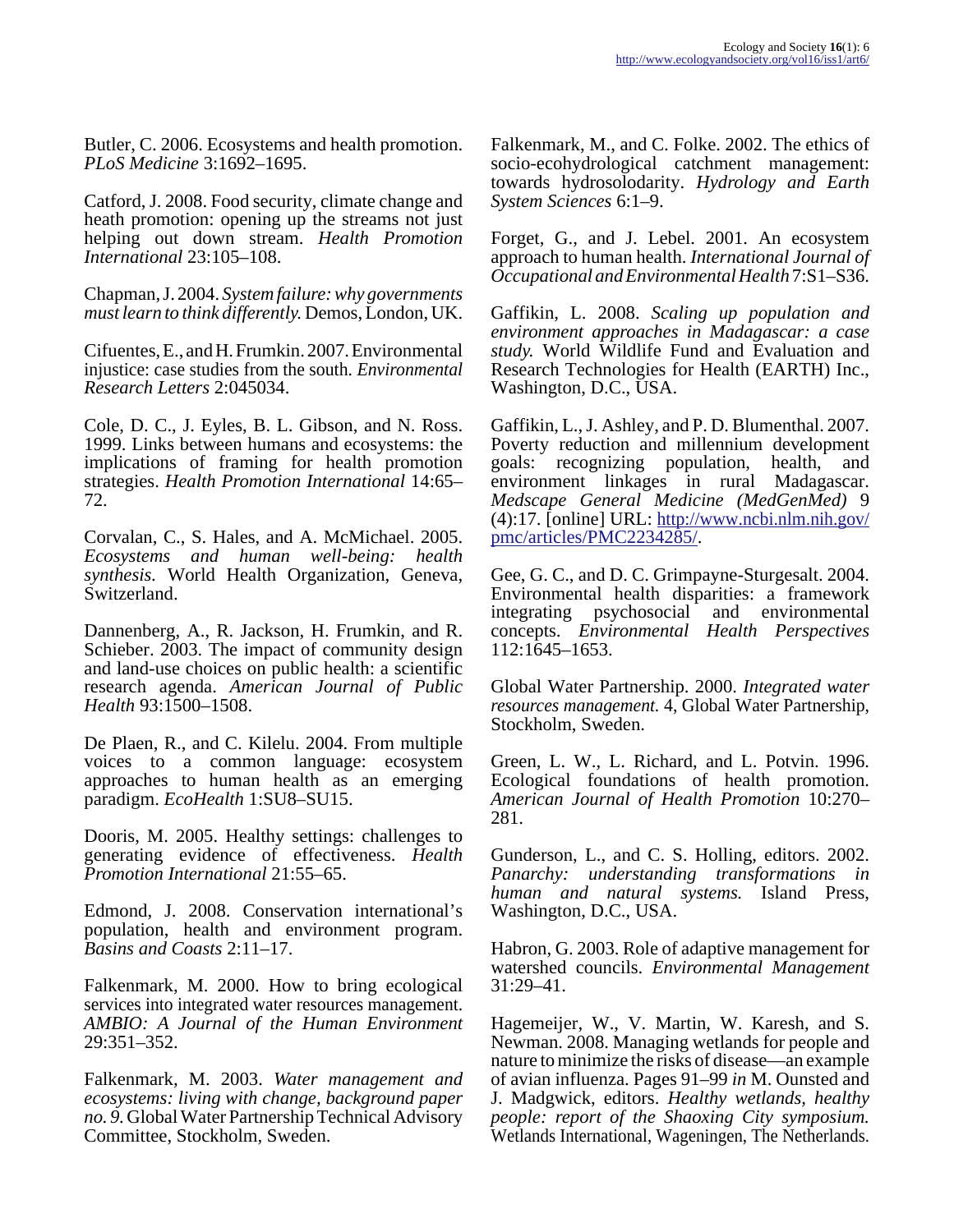Hegney, D., E. Buikstra, P. Baker, C. Rogers-Clark, S. Pearce, H. Ross, C. King, and A. Watson-Luke. 2007. Individual resilience in rural people: a Queensland study, Australia. *Rural and Remote Health* 7:620.

Hey, D. L., and N. S. Philippi. 1995. Flood reduction through wetland restoration: the Upper Mississippi River basin as a case history. *Restoration Ecology*  $3:4–17$ .

Hinchcliffe, F., J. Thompson, J. N. Pretty, I. Guijt, and P. Shaw, editors. 1999. *Fertile ground: the impacts of participatory watershed initiatives.* ITDG Publishing, London, UK.

Holling, C. S. 2001. Understanding the complexity of economic, ecological, and social systems. *Ecosystems* 4:390–405.

Howze, E. H., G. T. Baldwin, and M. C. Kegler. 2004. Environmental health promotion: bridging traditional environmental health and health promotion. *Health Education and Behaviour* 31:429–440.

Innes, J. E., and D. E. Booher. 2010. *Planning with complexity: an introduction to collaborative rationality for public policy.* Routledge, New York, New York, USA.

International Strategy for Disaster Reduction (ISDR). 2007. Words into action: a guide for implementing the Hyogo framework. *in Hyogo framework for action 2005–2015: Building the resilience of nations and communities to disasters.* United Nations, ISDR, Geneva, Switzerland.

ISDR. 2008. Towards national resilience: good practices of national platforms for disaster risk reduction. —2008. United Nations Secretariat of the International Strategy for Disaster Reduction (UN/ ISDR), Geneva, Switzerland.

Johnson, G. P., R. R. Holmes, Jr., and L. A. Waite. 2004. *The great flood of 1993 on the Upper Mississippi River—10 years later.* U.S. Geological Survey, Urbana, Illinois, USA.

Jones, P., A. Larson, and I. Couper. 2008. The future, our rural populations and climate changea special issue of rural and remote health. *Rural and Remote Health* 8 1039. (online) URL: [http://www.r](http://www.rrh.org.au/articles/subviewnew.asp?ArticleID=1039) [rh.org.au/articles/subviewnew.asp?ArticleID=1039](http://www.rrh.org.au/articles/subviewnew.asp?ArticleID=1039)

Kay, J. J. 1991. A nonequilibrium thermodynamic framework for discussing ecosystem integrity. *Environmental Management* 15:483–495.

Kay, J. J., M. Boyle, H. A. Regier, and G. Francis. 1999. An ecosystem approach for sustainability: addressing the challenge of complexity. *Futures* 31:721–742.

Keen, M., V. A. Brown, and R. Dyball. 2005. *Social learning in environmental management—building a sustainable future.* Earthscan Publications, London, UK.

Lebel, J. 2003. *Health: an ecosystem approach.* International Development Research Centre, Ottawa, Ontario, Canada.

Lebel, L., J. M. Anderies, B. Campbell, C. Folke, S. Hatfield-Dodds, T. P. Hughes, and J. Wilson. 2006. Governance and the capacity to manage resilience in regional social–ecological systems. *Ecology and Society* 11: 19. [online] URL: [http://w](http://www.ecologyandsociety.org/vol11/iss11/art19/) [ww.ecologyandsociety.org/vol11/iss11/art19/.](http://www.ecologyandsociety.org/vol11/iss11/art19/)

Lee, C. 2002 Environmental justice: building a unified vision of health and the environment. *Environmental Health Perspectives* 110:141–144.

Liu, B. M., Y. Abebe, O. V. McHugh, A. S. Collick, B. Gebrekidan, and T. S. Steenhuis. 2008. Overcoming limited information through participatory watershed management: case study in Amhara, Ethiopia. *Physics and Chemistry of the Earth* 33:13– 21.

Malizia, E. 2006. Planning and public health: research options for an emerging field. *Journal of Planning Education and Research* 25:428–432.

Marmot, M. 2007. Achieving health equity: from root causes to fair outcomes. *The Lancet* 370:1153– 1163.

Marmot, M., and R. Wilkinson, editors. 2006. *Social determinants of health).* Second edition. Oxford University Press, Oxford, UK.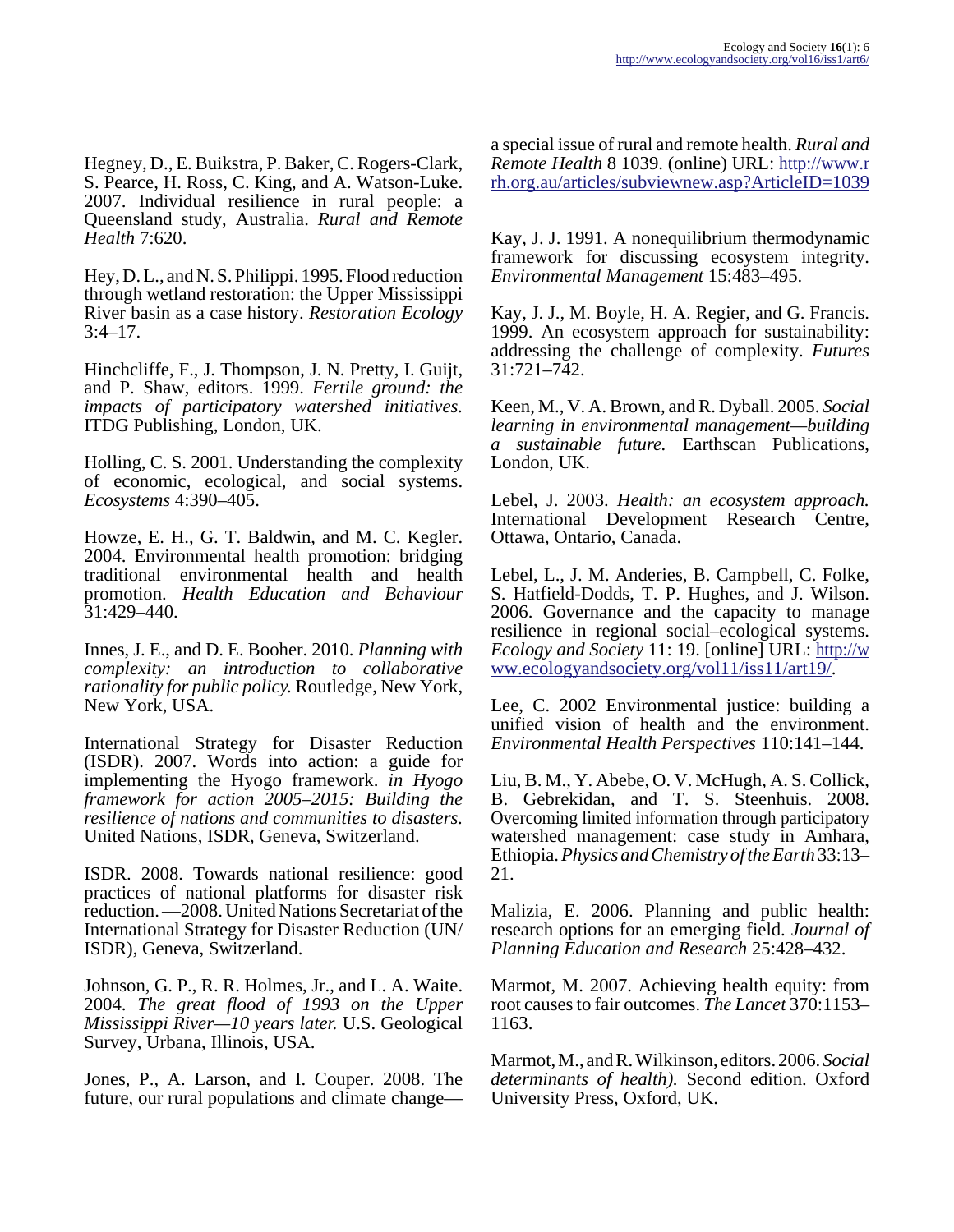Masten, A. S., and J. Obradovic. 2007. Disaster preparation and recovery: lessons from research on resilience in human development. *Ecology and Society* 13(1): 9. [online] URL: [http://www.ecology](http://www.ecologyandsociety.org/vol13/iss1/art9/) [andsociety.org/vol13/iss1/art9/](http://www.ecologyandsociety.org/vol13/iss1/art9/).

McMichael, A. J. 1999. Prisoners of the proximate: loosening the constraints on epidemiology in an age of change. *American Journal of Epidemiology* 149:887–897.

Moberg, F., and C. Folke. 1999. Ecological goods and services of coral reef ecosystems *Ecological Economics* 29:215–233

Morrison, K. 2008. *Situated learning, social– ecological resilience and human health: Ciguatera fish poisoning in Cuba.* VDM Academic Publishers, Saarbrucken, Germany.

Morrison, K., P. Aguiar Prieto, A. Castro Domínguez, D. Waltner-Toews, and J. FitzGibbon. 2008. Ciguatera fish poisoning in La Habana, Cuba: a study of local social–ecological resilience. *EcoHealth* 5:346–359.

Müller, F., R. Hoffmann-Kroll, and H. Wiggering. 2000. Indicating ecosystem integrity—theoretical concepts and environmental requirements. *Ecological Modelling* 130:13–23.

O'Brien, K. 2006. Are we missing the point? Global environmental change as an issue of human security. *Global Environmental Change* 16:1–3.

Olsson, P., C. Folke, and F. Berkes. 2004. Adaptive comanagement for building resilience in social– ecological systems. *Environmental Management* 34:75–90.

Pahl-Wostl, C. 2006. The importance of social learning in restoring the multifunctionality of rivers and floodplains. *Ecology and Society* 11(1): 10. (online) URL: [http://www.ecologyandsociety.org/vol11/](http://www.ecologyandsociety.org/vol11/iss1/art10/) [iss1/art10/](http://www.ecologyandsociety.org/vol11/iss1/art10/).

Pahl-Wostl, C., M. Crops, A. Dewulf, E. Mostert, D. Tabara, and T. Taillieu. 2007. Social learning and water resources management. *Ecology and Society* 12(2): 5. [online] URL: [http://www.ecology](http://www.ecologyandsociety.org/vol12/iss2/art5/) [andsociety.org/vol12/iss2/art5/](http://www.ecologyandsociety.org/vol12/iss2/art5/).

Parizeau, K. 2006. Theorizing environmental justice: environment as a social determinant of health. Pages 101–129 *in* J. C. Cohen and L. Forman, editors. *Comparative program on health and society.* Lupina Foundation working papers series, Comparative Program on Health and Society, University of Toronto, Toronto, Ontario, Canada.

Parkes, M. W., and P. Horwitz. 2009. Water, ecology and health: ecosystems as settings for promoting health and sustainability. *Health Promotion International* 24:94–102.

Parkes, M. W., K. E. Morrison, M. J. Bunch, and H. D. Venema. 2008. *Ecohealth and watersheds: ecosystem approaches to re-integrate water resources management with health and well-being.* NESH Publication Series No. 2 International Institute for Sustainable Development, Winnipeg, Manitoba, Canada.

Parkes, M. W., K. E. Morrison, M. J. Bunch, H. D. Venema, L. K. Hollstrom, R. C. Neudoerffer, H. D. Venema, and D. Waltner-Toews. 2010. Towards integrated governance for water, health and social– ecological systems: the watershed governance prism. *Global Environmental Change*, DOI: 10.1016/j.gloenvcha.2010.1006.1001.

Parkes, M. W., R. Panelli, and P. Weinstein. 2003. Converging paradigms for environmental health theory and practice. *Environmental Health Perspectives* 111:669–675.

Parks Canada Agency. 2000. *"Unimpaired for future generations?" Protecting ecological integrity with Canada's national parks. Vol. I A call to action. Vol. II Setting a new direction for Canada's national parks.* Minister of Public Works and Government Services, Government of Canada, Ottawa, Ontario, Canada.

Pearce, L. 2005. The value of public participation during a hazard, impact, risk and vulnerability (HIRV) analysis. *Mitigation and Adaptation Strategies for Global Change* 10:411–441.

Poland, B., L. Green, and I. Rootman. 2000. *Settings for health promotion: Linking theory and practice.* Sage, London, UK.

Prüss-Üstün, A., and C. Corvalan. 2005. *Preventing disease through healthy environments: towards an*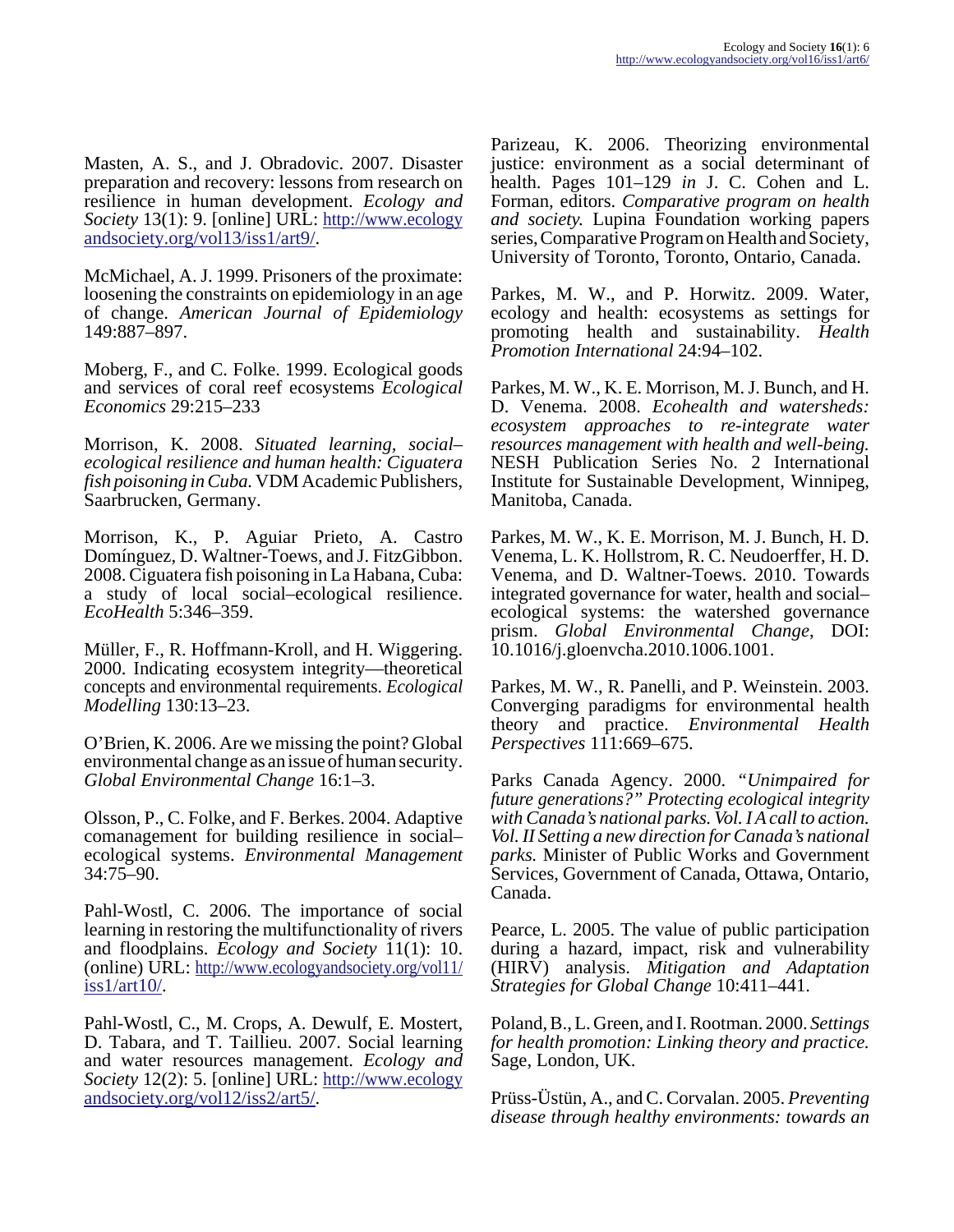*estimate of the environmental burden of disease.* World Health Organization, Geneva, Switzerland.

Prüss-Üstün, A., D. Kay, L. Fewtrell, and J. Bartram. 2004. Unsafe water, sanitation and hygiene. *In* M. L. A. Ezzati, A. Rodgers, and C. L. Murray, editors. *Comparative quantification of health risks.* World Health Organization, Geneva, Switzerland.

Rapport, D. J., R. Constanza, and A. J. McMichael. 1998. Assessing ecosystem health: challenges at the interface of social, natural and health sciences. *TREE (Trends in Ecology and Evolution)* 13:397– -402.

Regier, H. A., and J. J. Kay. 2002. Phase shifts and flip-flops in complex systems. Pages 422–429 *in* T. Munn, editor. *Encyclopedia of global environmental change, volume 5: Social dimensions of global environmental change.* Wiley, Chichester, UK.

Rose, G. 1985. Sick individuals and sick populations. *International Journal of Epidemiology* 14:32–38.

Ryff, C. D., and B. Singer. 2003. Thriving in the face of challenge: the integrative science of human resilience. Pages 181–205 *in* F. Kessel, P. Rosenfield, and N. Anderson, editors. *Expanding the boundaries of health and social science: case studies in interdisciplinary innovation.* Oxford University Press, New York, New York, USA.

Schulz, A., and M. Northbridge. 2004. Social determinants of health: implications for environmental health promotion. *Health Education and Behaviour* 31:455–471.

Sendzimir, J., P. Balogh, A. Vari, and T. Lantos. 2004. The Tisza river basin: Slow change leads to sudden crisis. *in* S. Light, editor. *The role of biodiversity conservation in the transition to rural sustainability.* IOS Press, Amsterdam, The Netherlands.

Smoyer-Tomic, K. E., J. D. A. Klaver, C. L. Soskolne, and D. W. Spady. 2004. Health consequences of drought on the Canadian prairies. *EcoHealth* 1:SU144–SU154.

Soskolne, C., L. Westra, L. J. Kotzé, B. Mackey, W. E. Rees, and R. Westra, editors. 2007. *Sustaining* *life on earth: environmental and human health through global governance.* Lexington Books, Plymouth, UK.

St. Leger, L. 1997. Health promoting settings: from Ottawa to Jakarta. *Health Promotion International* 12:99–101.

Stansfeld, S. A. 2006. Social support and social cohesion. Pages 148–171 *in* M. Marmot and R. Wilkinson, editors. *Social determinants of health.* Second edition. Oxford University Press, Oxford, UK.

Steyaert, P., and J. Jiggins. 2007. Governance of complex environmental situations through social learning: a synthesis of slim's lessons for research, policy and practice. *Environmental Science and Policy* 10:575–586.

Swallow, B., N. Johnson, R. Meinzen-Dick, and A. Knox. 2006. The challenges of inclusive cross-scale collective action in watersheds. *Water International* 31:361–375.

Turner, B. L., R. E. Kasperson, P. A. Matson, J. J. McCarthy, R. W. Corell, L. Christensen, N. Eckley, J. X. Kasperson, A. Luers, M. L. Martello, C. Polsky, A. Pulsipher, and A. Schiller. 2003. A framework for vulnerability analysis in sustainability science. *Proceedings of the National Academy of Sciences of the United States of America* 100:8074– 8079.

Turton, C. 2000. *Enhancing livelihoods through participatory watershed development in India.* Working Paper No. 131 Overseas Development Institute, London, UK.

United States Fish and Wildlife Service. 2009. Big Muddy national wildlife refuge. United States Fish and Wildlife Service, Columbia, Missouri, USA. [online] URL:<http://www.fws.gov/midwest/bigmuddy/> .

von Schirnding, Y. 2005. The world summit on sustainable development: reaffirming the centrality of health. *Globalization and Health* 1:8.

Walker, B. H., L. H. Gunderson, A. P. Kinzig, C. Folke, S. R. Carpenter, and L. Schultz. 2006. A handful of heuristics and some propositions for understanding resilience in social–ecological